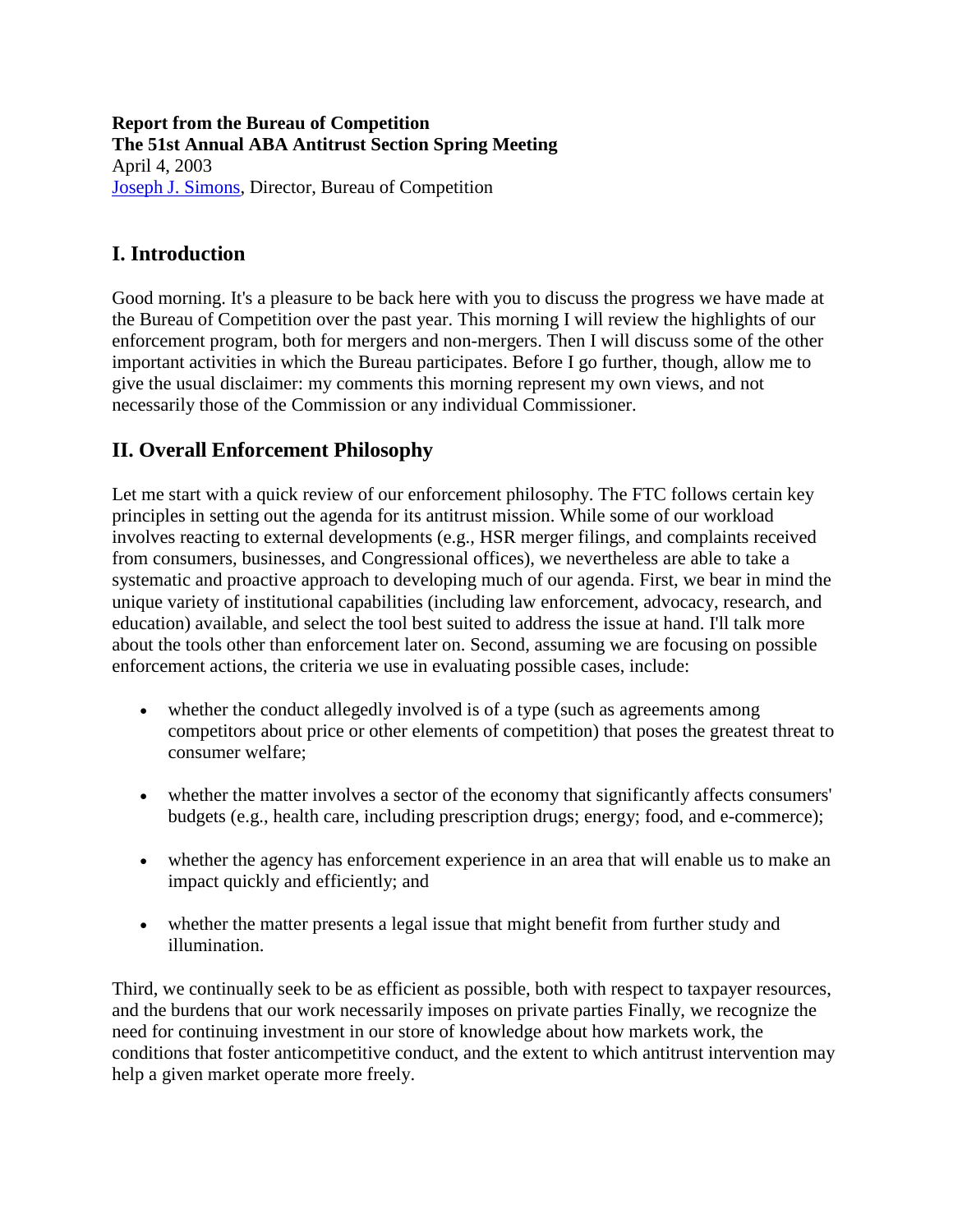### **Litigation emphasis**

Before turning to specifics, let me first highlight that we have a renewed emphasis on litigation in the Part III adjudicative process. Today, five cases are pending in administrative litigation before the Commission (two cases[\)\(1\)](#page-15-0) or an Administrative Law Judge (three cases)[.\(2\)](#page-15-1) With the change in HSR filing thresholds, and with more nonmerger investigations nearing completion, I expect that number will be higher before it is lower.

Why the renewed focus on Part 3 litigation? The answer has several parts. First, we are investigating more consummated mergers due in part to the increase in HSR filing thresholds. Preliminary injunction actions in Federal court are obviously not an option for these cases.

Second, we have a renewed emphasis on non-merger investigations. Particularly when the stakes are very high, parties are more inclined to litigate these cases. For example, if a case is about the legality of conduct that would permit a branded drug manufacturer to squeeze out another year or two of monopoly status after the patent expires for a billion dollar a year drug, there is an incentive to fight.

Third, the duration of FTC administrative proceedings is no longer a drawback. U.S. District Judge George H. Revercomb referred in an opinion 17 years ago to "the glacial pace of an FTC administrative proceeding" as one reason for denying a preliminary injunction in a merger proceeding, citing the average time of nearly 35 months from complaint issuance of a complaint to the Administrative Law Judge's initial decision in FTC merger cases from 1979 to 1986[.\(3\)](#page-15-2) Today, thanks to reforms put in place under Chairman Pitofsky in September 1996 and February 1998, (4) the process is considerably faster. The reforms established deadlines, streamlined discovery, and reduced delays during trial. Most important, the new rules require ALJs in most cases to manage Part 3 cases in such as way that permits the issuance of the initial decision within 12 months of the Commission's issuance of the complaint[.\(5\)](#page-15-4)

Fourth, Part 3 proceedings have substantial public policy benefits. As former Chairman Pitofsky has observed, "In substantial part, the FTC was created because Congress believed that it would be helpful to have the assistance of an agency with specialized expertise in analyzing complex business transactions to resolve the difficult competition issues that may arise.["\(6\)](#page-15-5) In addition, the Part 3 process increases the transparency of Commission decision-making. The carefully written opinions that accompany a Commission final litigated order can give considerable guidance to the bar and the business community on applicable standards and enforcement policy.

Finally, the Part 3 process is an instrument for developing the law. For example, the AMA cas[e\(7\)](#page-15-6) helped open the door for alternative forms of health care delivery, and Indiana Federation of Dentist[s\(8\)](#page-15-7) established the principle that the direct evidence of anticompetitive effects minimizes the need for a rigid showing of market definition and power.

Settlements clearly are efficient, and we could not afford to litigate every case, but for all these reasons, administrative litigation has substantial benefits, and we anticipate regularly having cases in Part 3 litigation over the coming years.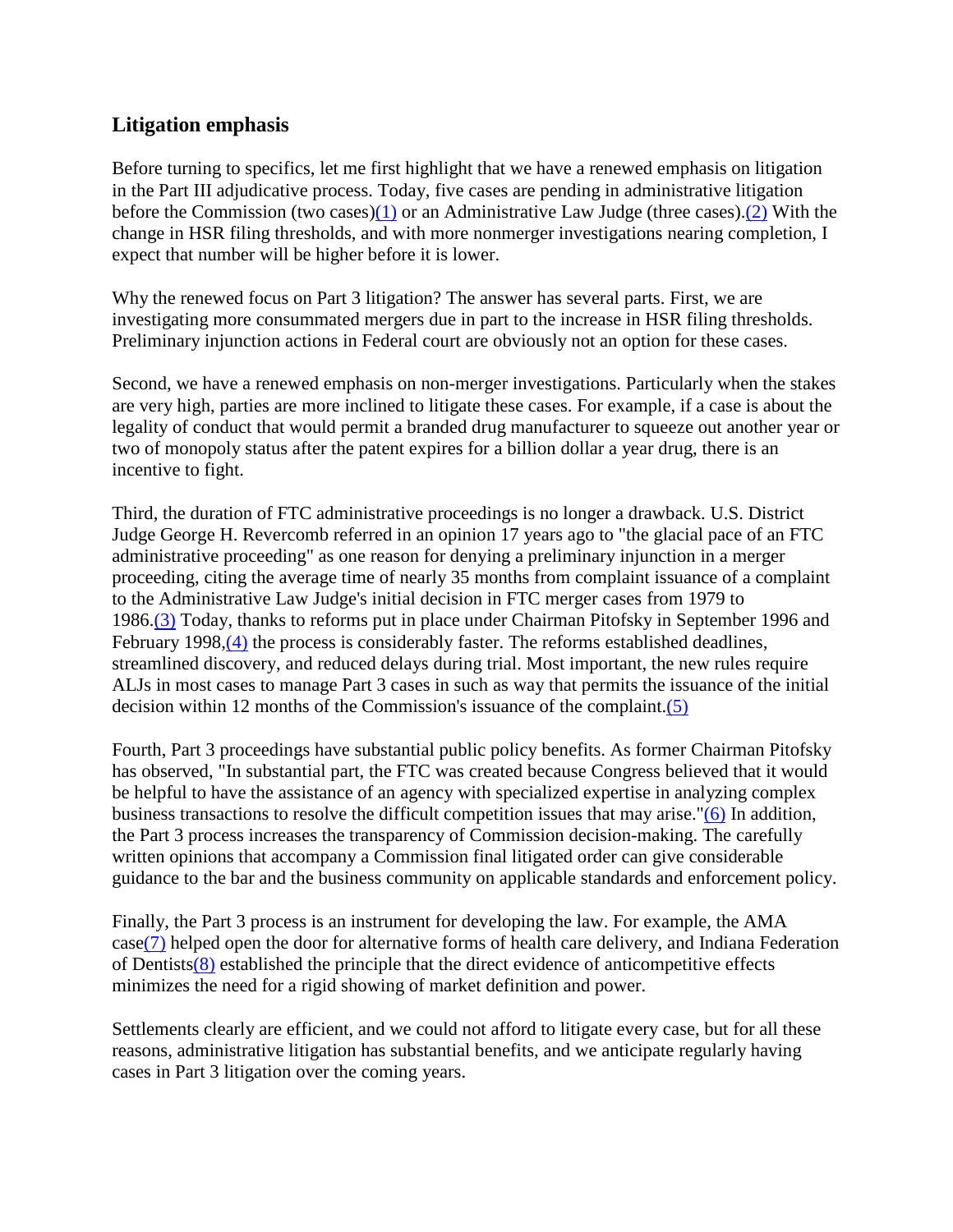## **III. Nonmerger Enforcement**

#### **Overall picture of nonmerger enforcement**

Those of you who follow the FTC closely know that Chairman Muris has, over the past two years, laid out a fairly detailed agenda for the nonmerger area. What I am here to tell you today is that we've adhered to that agenda in defining our nonmerger activities, and results of our investments in these areas are emerging in a big way.

First, though, I want to say a brief word about the conditions that have made it possible for us to focus substantially in the nonmerger area. As we've discussed, merger activity reached an alltime peak in 1999-2000 - not just more than any previous period, but more by a wide margin. I didn't have this job then, for which I am thankful, because the Bureau was under enormous pressure to keep up with the flood of merger filings. It did so, of course, in part through heroic efforts of managers and staff, and in part, of necessity, by diverting resources away from nonmerger matters. Lacking any other rational choice, the Bureau reassigned staff to merger matters, with the result that it opened fewer nonmerger investigations, staffed the existing ones more leanly than is typical, and moved them forward less quickly.

In the past two years, the Bureau has been able to re-direct resources back to the nonmerger areas. Since the peak in merger activity in 2000, when we opened only 25 nonmerger investigations, we have worked to reinvigorate our nonmerger enforcement program. In 2001, we opened 56 new nonmerger investigations and we opened another 59 nonmerger investigations in 2002. Those investigations have begun to result in completed enforcement actions, as described further below.

**Part 3 Litigation** - We have four nonmerger cases in Part 3. Most recent is *Unocal*, in which the Commission issued an administrative complaint last month[.\(9\)](#page-15-8) The complaint charges that Unocal subverted the process under which the California Air Resources Board ("CARB") adopted regulations on phase 2 reformulated gasoline. The complaint further alleges that Unocal made materially false and misleading statements to CARB and others, which led CARB unknowingly to adopt regulations requiring the use of technology covered by Unocal patents.

In a complaint issued last June, the Commission charged that Rambus, Inc., a participant in an electronics industry standards-setting organization, failed to disclose - in violation of the organization's rules - that it had a patent and several pending patent applications on technologies that eventually were adopted as part of the industry standard[.\(10\)](#page-15-9) The standard at issue involved a common form of computer memory used in personal computers and other electronic products. According to the complaint, the inclusion of Rambus' patented technology in the standard placed it in a position to gain millions of dollars in royalties each year, and potentially more than a billion dollars over the life of the patents, all at the expense of consumers in the form of higher prices.

In addition to these two matters, the Commission has heard oral arguments in appeals from Initial Decisions in two matters. Under the FTC's Rules of Practice, the Commission can conduct a full *de novo* review of the administrative law judge's findings of fact and the legal conclusions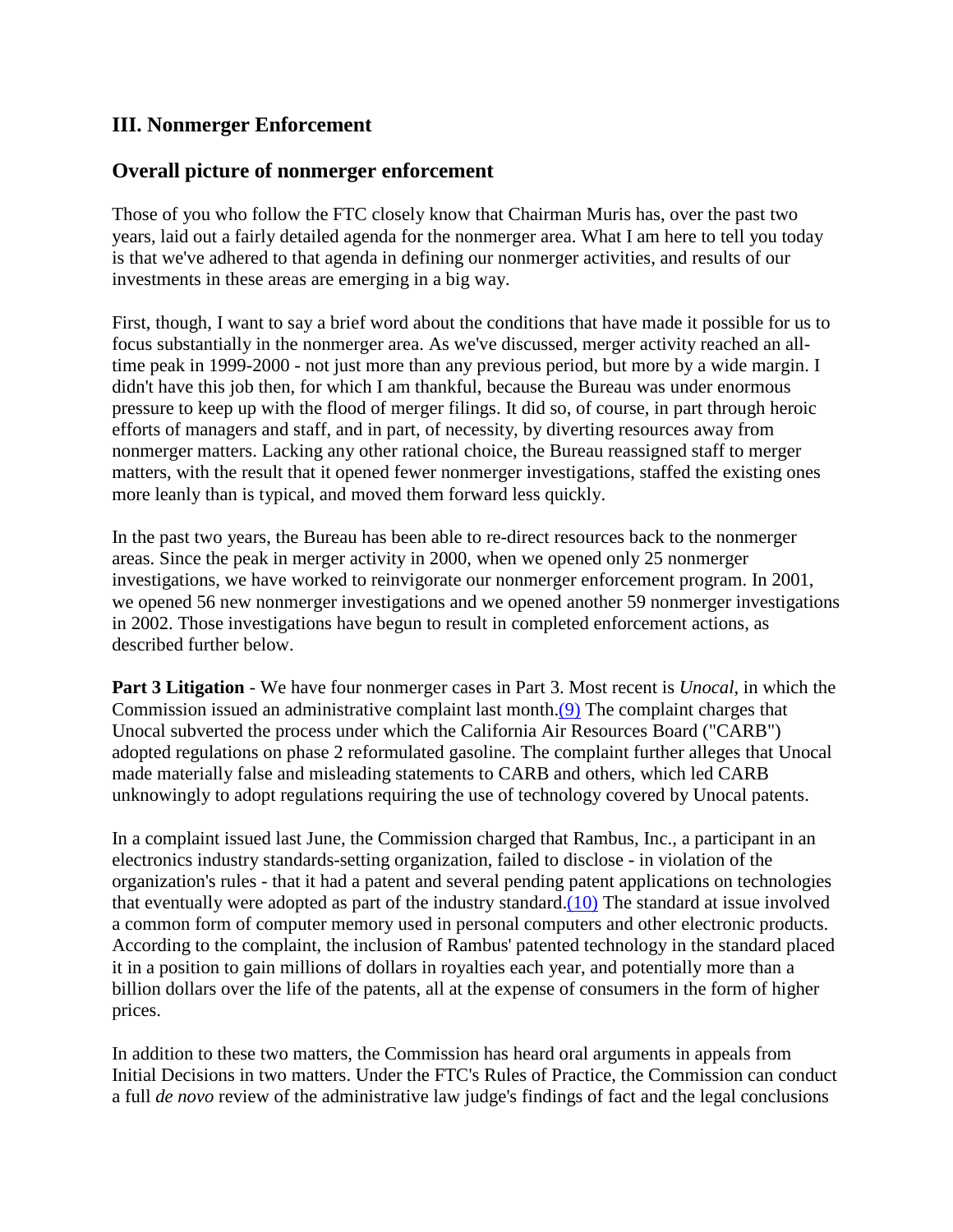in matters in which it hears an appeal[.\(11\)](#page-15-10) In *Schering-Plough Corporation*, a case involving allegations that Schering illegally paid Upsher-Smith Laboratories \$60 million to delay marketing a generic version of K-Dur 20, we (FTC complaint counsel) have appealed the matter following the administrative law judge's Initial Decision dismissing the complaint following trial. $(12)$ 

The Commission also heard oral argument in a case known as *The Three Tenors*. This matter involves allegations that several music distribution companies entered into an illegal price fixing agreement not to advertise or discount earlier albums and video recordings of concerts featuring the Three Tenors[.\(13\)](#page-15-12) In this case, Chief Administrative Law Judge James P. Timony upheld the FTC's charges and ordered the respondents to cease and desist from entering into any agreement on price with wholesale producers or sellers of audio or video products.

### **Nonmerger enforcement in key sectors of the economy**

We try to put our resources into areas where consumers get the biggest bang for the taxpayer buck. This means we focus on sectors of the economy that have the biggest impact on consumers in their everyday lives, including health, prescription drugs, and energy.

**Health** - The health care sector remains enormously significant to both consumers and the national economy. Health-related products and services account for more than 15 percent of our gross domestic product, and that share has grown by about 25 percent since 1990[.\(14\)](#page-15-13) Without effective antitrust enforcement, those figures undoubtedly would be even higher.

In the past year, the Commission has reached settlements with five groups of physicians for allegedly colluding to raise consumers' costs[.\(15\)](#page-16-0) The number of physicians involved ranged from twelve in Denver to more than 1,200 hundred in the Dallas-Fort Worth area. The Commission's orders put a stop to further anticompetitive collusive conduct that harms employers, individual patients, and health plans by depriving them of the benefits of competition in the purchase of physician services. A number of similar cases are currently under investigation.

**Prescription drugs** - The growing cost of prescription drugs is another significant concern for consumers, government and private entities that reimburse health costs. Anticompetitive actions to forestall generic entry has been a major focus of Commission nonmerger enforcement. The agency has brought three types of cases, involving (1) agreements between a brand-name drug manufacturer and a generic firm, (2) unilateral conduct by a branded manufacturer to delay generic entry, and (3) agreements among generic drug manufacturers. Examples include:

• A consent order settling FTC allegations that Biovail Corporation ("Biovail") illegally acquired a license to a patent and improperly listed the patent in the FDA's "Orange Book," as claiming Biovail's high blood pressure drug, Tiazac[.\(16\)](#page-16-1) Under current law, that action triggered an automatic 30-month stay of FDA approval of any generic competitor to the branded product.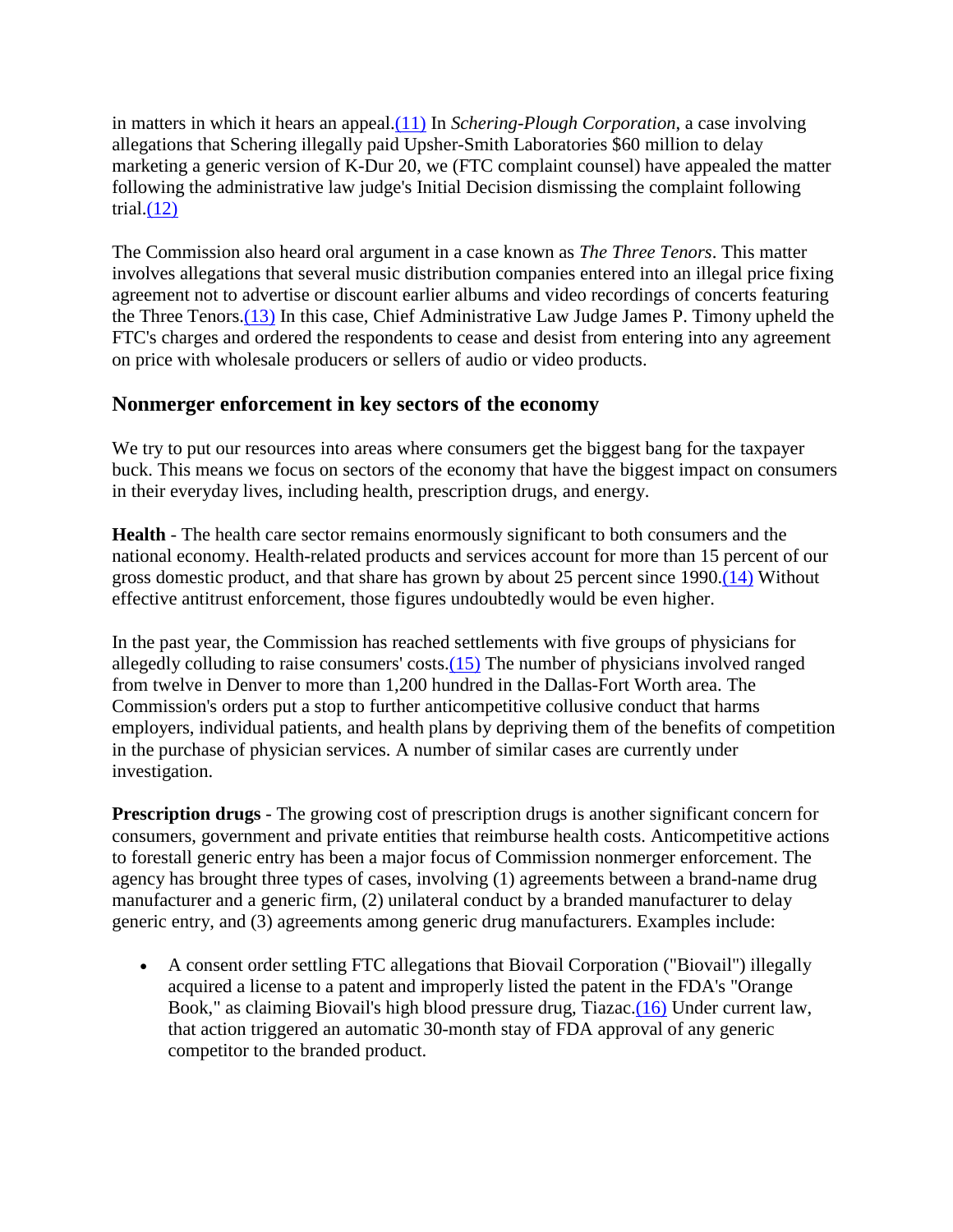- A settlement of charges that Biovail and Elan Corporation, plc (Elan) entered into an agreement that effectively divided the market for the 30 mg and 60 mg dosage forms of generic Adalat CC[.\(17\)](#page-16-2)
- A consent agreement, accepted for public comment last month, resolving charges that Bristol-Myers Squibb Company (Bristol) - one of the world's largest drug makers engaged in a series of anticompetitive acts over the past decade to obstruct the entry of low-price generic competition for three of it's widely-used pharmaceutical products: two anti-cancer drugs, Taxol and Platinol, and the anti-anxiety agent BuSpar[.\(18\)](#page-16-3) According to the complaint, Bristol's illegal conduct protected nearly \$2 billion in annual sales at a high cost to cancer patients and other consumers, who - being denied access to lower-cost alternatives - were forced to overpay by hundreds of millions of dollars for important and often life-saving medications.

**Energy** - The importance of antitrust law enforcement is particularly clear in the oil and gas industry, where fuel price increases can strain the budgets of many consumers and can have a direct and significant impact on businesses of all sizes throughout the U.S. economy. Enforcement of the antitrust laws helps ensure that the oil and gasoline industries are, and remain, competitive. Although most of the Commission's energy-related enforcement actions have involved mergers, the nonmerger side is important as well. Notably, the Commission's recent administrative complaint against Unocal, which I have already mentioned, alleges that Unocal's enforcement of its patents could potentially cost California consumers hundreds of millions of dollars per year in higher gasoline prices. Unocal's own economic expert reported that 90 percent of any royalty payments (resulting from Unocal's unlawfully withholding information from the CARB) would be passed on to drivers in the form of higher retail gas prices[.\(19\)](#page-16-4)

**Professions/associations/boards** - Agreements among professionals to restrict competition, often under the guise of professional association by-laws, codes of conduct, or other rules, can harm consumers in the same manner and degree as a "smoke-filled room" conspiracy. We recently completed two consent agreements in this area, and are actively pursuing many other potentially harmful restrictions imposed by professional associations, trade associations, or boards. The American Institute for the Conservation of Historic and Artistic Works, for example, agreed to settle charges that its Commentaries to the Guidelines for Practice condemn as "unprofessional behavior" the "consistent undercutting of local or regional market rates.["\(20\)](#page-16-5) Another consent agreement resolved charges that the National Academy of Arbitrator's Code of Professional Responsibility forbade virtually all forms of advertising[.\(21\)](#page-16-6)

## **Clarifying the Boundaries of Antitrust**

The Noerr-Pennington and State Action antitrust immunity doctrines have carved out a substantial amount of commercial activity from the beneficial forces of competition. As Robert Bork observed nearly a quarter century ago, we have seen "an enormous proliferation of regulatory and licensing authorities at every level of government.["\(22\)](#page-16-7) The result of this growth in the role of government, he warned, has been an "almost limitless possibilities for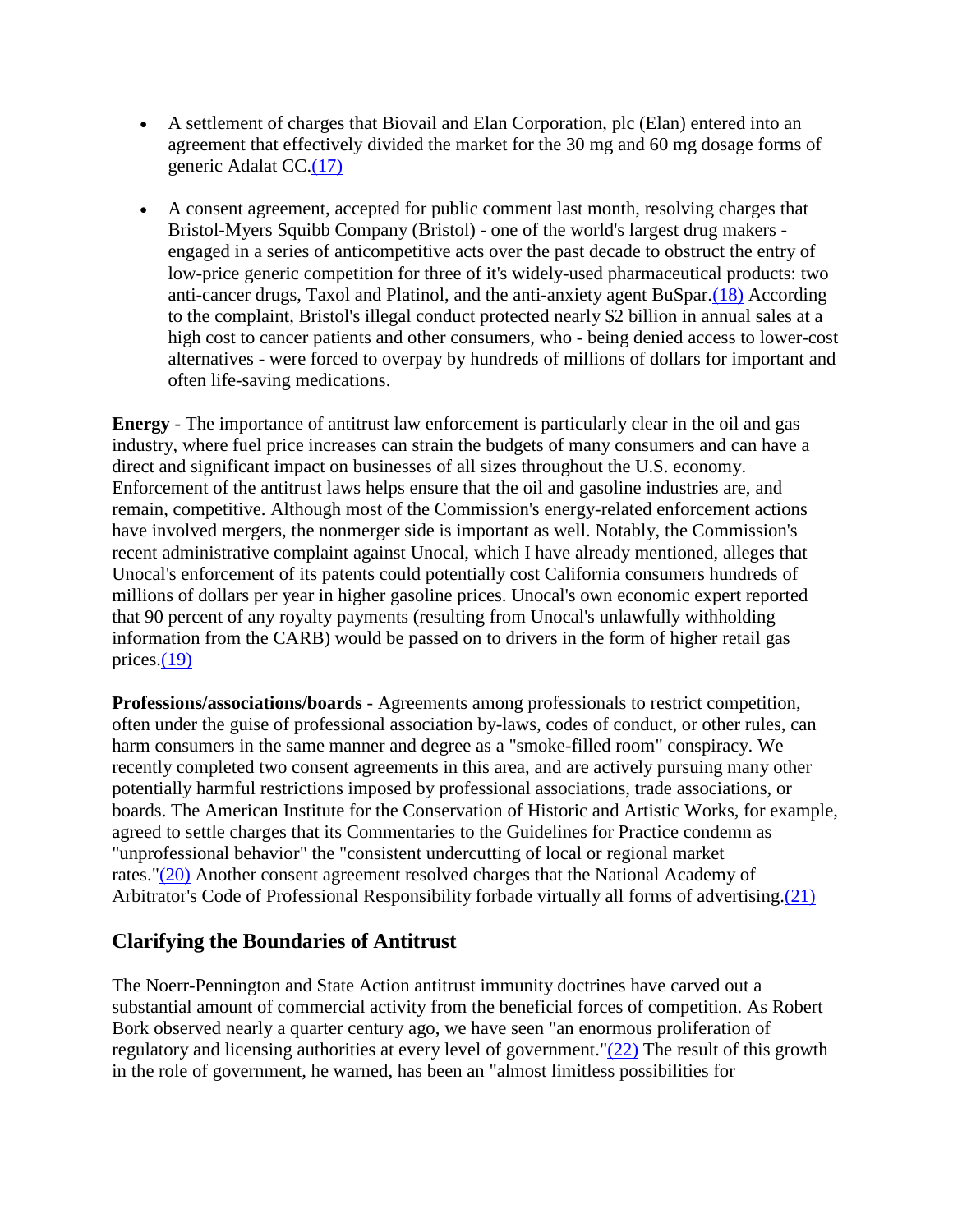abuse.["\(23\)](#page-16-8) At the same time, the Noerr and State Action doctrines restrict the role of antitrust in protecting consumers from rent seeking behavior involving government institutions.

While the core principles underlying these doctrines have validity, some lower court decisions have expanded the reach of both doctrines well beyond the precepts originally articulated by the Supreme Court. Through study and analysis, and by bringing carefully-selected enforcement actions, we hope to ensure that the application of these doctrines remains true to the intent of the Supreme Court's decisions.

**State action** - The state-action doctrine shields from antitrust liability certain private conduct taken pursuant to state policy. When first articulated in *Parker v. Brown*[\(24\),](#page-16-9) the doctrine rested on the notion that Congress did not limit the sovereign regulatory power of the states when it passed the antitrust laws. Since then, however, some courts have not considered whether the anticompetitive conduct in question was intended by the state legislature to accomplish the state's objective. In other instances, courts have granted broad immunity to quasi-official entities, including entities composed of market participants, with only a tangential connection to the state. We are conducting investigations that we hope will clarify the two key elements of the state action defense, a "clear articulation" of the state's intent to displace competition, and "active supervision" of any anticompetitive private agreements. In the recent *Indiana Movers* consent, for example, we described four factors relevant to showing sufficient supervision: (1) notice and comment; (2) a written decision; (3) reference to the statutory standards; and ( 4) if consumer welfare is one standard, a quantitative estimate of those effects. $(25)$  We likely will complete other, similar cases, in the near future.

**Noerr-Pennington** - *Noerr* states that firms may collectively petition for anticompetitive decisions, or may individually petition for a grant of monopoly rights, without violating the Sherman Act. $(26)$  In such cases, any anticompetitive effects will come from the government action (which is subject to correction through the political process) rather than through the firms' own market power.

*Noerr* immunity can be defeated in several ways. The filing of a sham lawsuit - a lawsuit that is objectively and subjectively baseless, and intended to directly burden a competitor rather than to influence the government - is not protected by Noerr. Other ways to defeat the application of Noerr that are of particular interest to us include:

• *Material Misrepresentations to the government*. Since Noerr immunity rests on the government having knowingly granted petitions for action having anticompetitive effects, conduct that deceives the government- to a sufficient standard of severity - should be outside that immunity. The recent Unocal complaint alleges that Unocal urged the California air-quality board to adopt a standard for clean-burning gasoline, while representing both to that board and to industry groups that it would not assert any intellectual property rights in the standard. Only after commitment to the new standard did Unocal demand royalties, according to the complaint. The Commission's complaint in the Bristol-Myers settlement, announced last month, alleges that the firm took inconsistent positions before two agencies, obtaining a patent by telling the PTO that its application did not claim the drug BuSpar, and then stated that the patent did cover the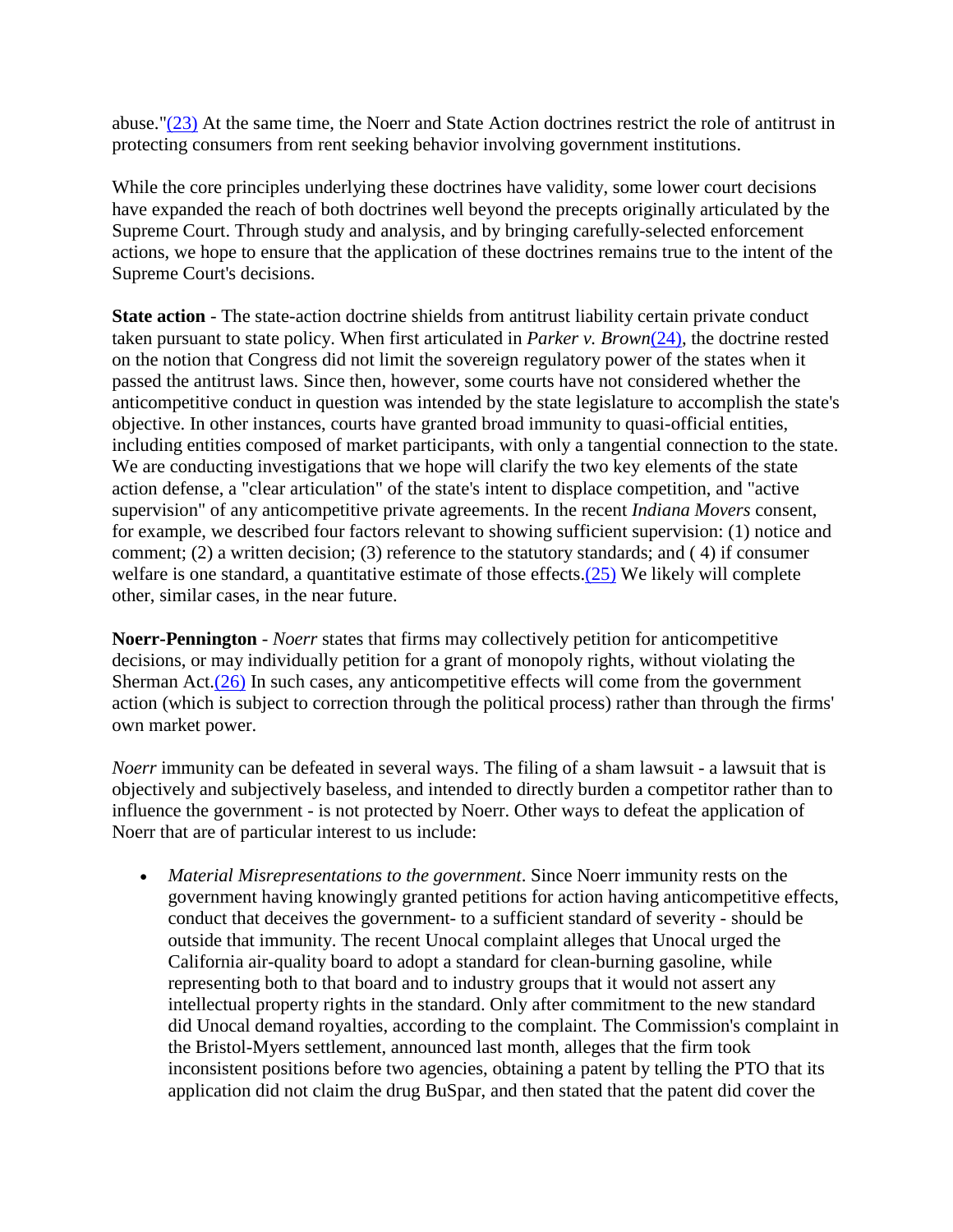drug when listing it in FDA's Orange Book.

- *Triggering ministerial actions*. If Noerr protects "petitioning" conduct, then the immunity is not appropriate for conduct that merely triggers ministerial government action, as the party has not truly asked for a discretionary decision. For example, pharmaceutical firm's listing of a patent in the FDA's Orange Book, together with an infringement suit against a generic manufacturer, would result in an automatic FDA stay on generic entry, under current law[.\(27\)](#page-16-12) Since the result is automatic, and therefore involves no government "decision," Noerr arguably does not protect the firm from antitrust challenge to its conduct.
- *Pursuing a pattern*. Actions that are on the fringe of possible Noerr protection become more troublesome when taken in combination. Thus, for example, the Commission's recently settled case against Bristol-Myers[,\(28\)](#page-16-13) relied on the combination of the firm's inequitable conduct at the PTO, wrongful Orange Book listings, sham litigation, and payments for generics not to enter, all to obtain or maintain monopoly power.

## **IV. Merger Enforcement**

I have less that is new or remarkable to report concerning mergers. Indeed, the hallmark of merger enforcement today is the near universal support for the basic analytical methodology that has been in place since 1982. Simply put, we continue to rely on the same principles, use the same merger guidelines, applied in the same way, and reach conclusions which, in aggregate, would be unlikely to differ much from conclusions the Commission likely would have reached 10 or 15 years ago.

There is, however, one area of significant difference: consummated mergers. While fewer proposed mergers are subject to premerger reporting requirements following amendment of the HSR Act in 2001[,\(29\)](#page-16-14) the standard of legality under Section 7 of the Clayton Act remains unchanged. Consequently, we now devote more effort to identifying (through means such as the trade press and other news articles, consumer and competitor complaints, hearings, and economic studies) those unreported, usually consummated, mergers that could harm consumers. While it can be difficult to "unscramble the eggs" and effectively restore competition after consummation of a merger, the Commission will challenge a consummated merger where it is warranted. The number of investigations of mergers not reported under HSR is up sharply since the change in reporting thresholds. The Commission issued administrative complaints challenging two consummated mergers in October, 2001.

Our challenge of MSC Software Corporation's 1999 acquisitions of Universal Analytics, Inc. (UAI) and Computerized Structural Analysis & Research Corp. (CSAR) was resolved by consent last spring[.\(30\)](#page-16-15) MSC, the largest supplier of computer-aided engineering simulation software in the world, held 90 percent of the market in Nastran, an engineering simulation software program used throughout the aerospace and automotive industries. In 1999, MSC acquired the two firms that split the remaining 10 percent of the market in transactions that were not HSR-reportable. The Commission nevertheless became aware of the acquisitions, and issued an administrative complaint in October 2001, alleging that the acquisitions enabled MSC to create and enhance its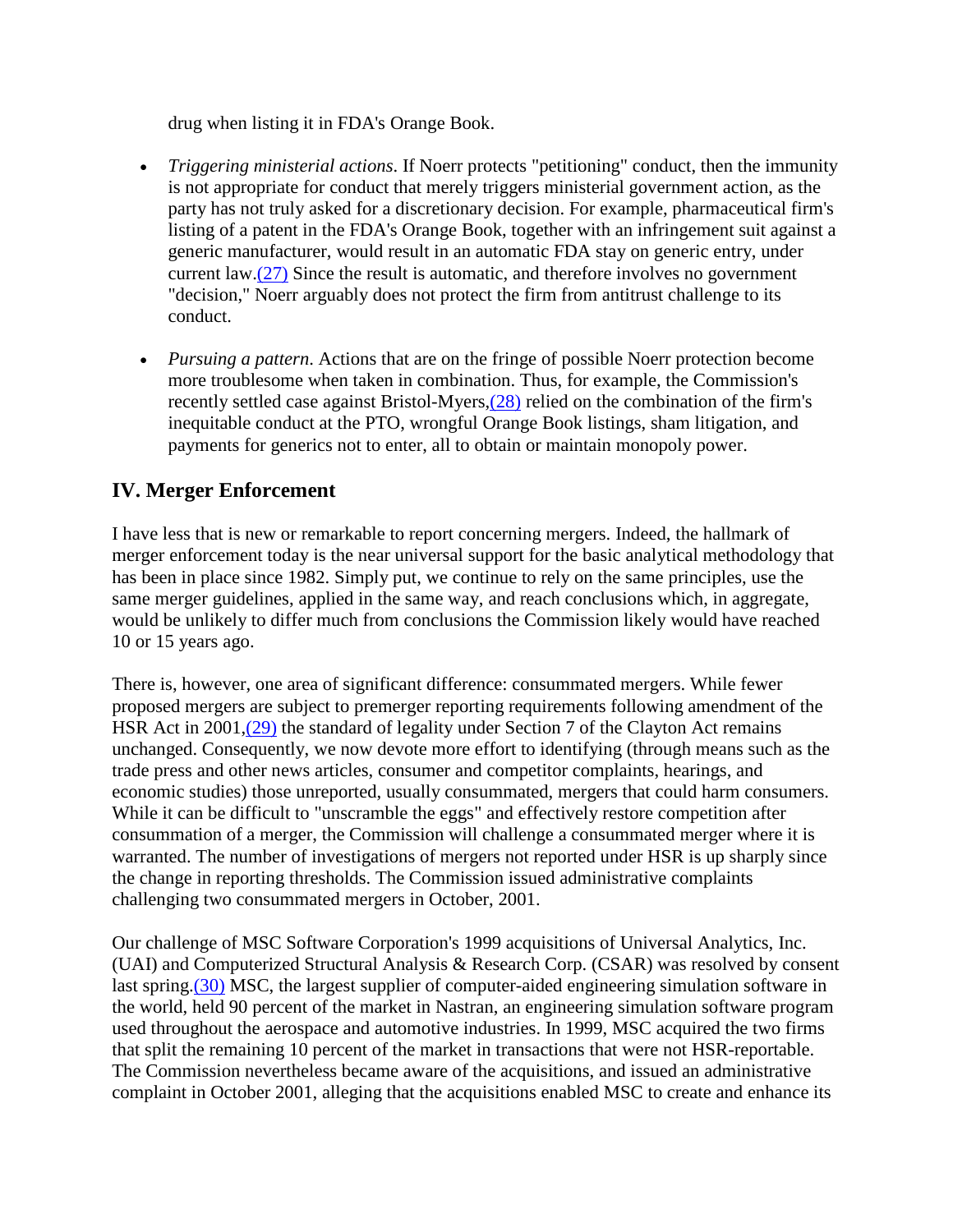power to raise prices above a competitive level or delay product development and enhancements. The settlement requires MSC to divest at least one clone copy of its current advanced Nastran software, including the source code, through a royalty-free, perpetual, non-exclusive license.

The Commission also challenged Chicago Bridge and Iron Company's acquisition of Pitt-Des Moines, Inc.'s industrial and water storage tanks assets[.\(31\)](#page-17-0) Before the acquisition, CB&I and PDM competed against each other as the two leading U.S. producers of large, field-erected industrial and water storage tanks and other specialized steel-plate structures. If we prevail in this challenge, it may not be an easy task to unscramble the eggs, but we are confident that the Commission will be able to restore the competition lost as a result of the merger.

### **Merger enforcement in key sectors of the economy:**

**Health Care** - The Commission completed several health-related merger cases in the past year, including:

- An action challenging Cytyc Corporation's (Cytyc) proposed \$420 million acquisition of Digene Corporation (Digene), in which the FTC alleged that the combination which would reduce competition and increase consumer prices in the market for primary cervical cancer screening tests[.\(32\)](#page-17-1) The parties abandoned the merger before FTC staff filed a motion in a federal district court to enjoin the transaction.
- A consent agreement requiring divestiture of assets and licensing of intellectual property rights in three biopharmaceutical markets to cure anticompetitive effects of Amgen Inc.'s \$16 billion acquisition of Immunex Corp[.\(33\)](#page-17-2)
- A settlement in Baxter International Inc.'s \$316 million acquisition of Wyeth Corporation to preserve competition in markets for certain general anesthetics, neuromuscular blocking agents, antiemetics, and new injectable iron replacement therapies[.\(34\)](#page-17-3)
- A consent agreement to resolve concerns that Quest Diagnostics, Inc.'s \$827 million acquisition of Unilab Corporation would harm competition for clinical lab services in Northern California[.\(35\)](#page-17-4)

In addition, the Commission formed a Merger Litigation Task Force last summer. The task force is investigating recently consummated hospital mergers and, in light of the antitrust agencies' lack of success in challenging hospital mergers over the past several years, will examine the actual effects of the mergers.

**Energy** - In recent years, the Bureau of Competition has spent almost one-third of its total enforcement budget on investigations in energy industries. Much of this effort has involved oil industry mergers, including *Exxon/Mobil*[\(36\),](#page-17-5) *BP/Amoco*[,\(37\)](#page-17-6) *Shell/Texaco*[,\(38\)](#page-17-7) and many others. In these large and complex transactions, involving many different product and geographic markets, the Commission has identified those markets in which the merger posed a threat to competition and those markets in which the merger would not affect competition, and required divestitures in the former markets to preserve competition. Most recently, the agency's review of the proposed*Phillips/Conoco* merger resulted in a proposed consent order that will require the merged company to divest two refineries and related marketing assets, terminal facilities for light petroleum and propane products, and certain natural gas gathering assets[.\(39\)](#page-17-8)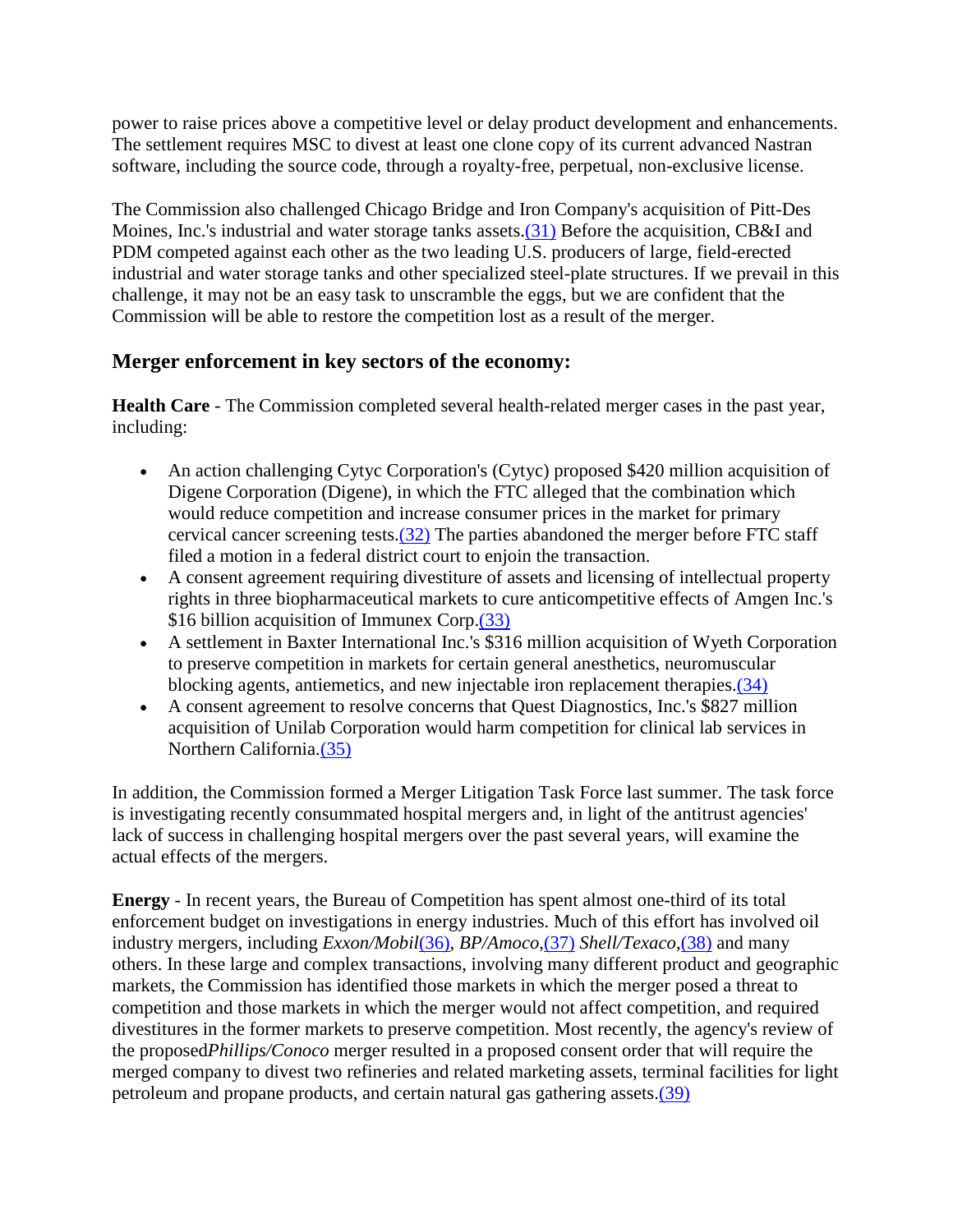**Food** - The food industry is of obvious importance to all consumers. The Commission has carefully monitored merger transactions at all levels of this industry, including retail grocery stores and food wholesaling. In the recent acquisition of Amigo, the largest supermarket chain in Puerto Rico, by Wal-Mart, the largest general merchandiser in the world, the Commission required divestiture of four Amigo stores where direct competition would be eliminated between Wal-Mart club stores or a supercenter and Amigo supermarkets. Although the Commission has defined the relevant product market as supermarkets in past cases, evidence here indicated that many Puerto Rico consumers use club stores interchangeably with full-service supermarkets and supercenters. Thus, we modified our analysis in this case to use an expanded market definition[.\(40\)](#page-17-9) Kroger's acquisition of 18 Raley's supermarkets in the Las Vegas, Nevada area last year also illustrates how the Commission takes into account the facts specific to each transaction. Though it had taken enforcement action in a Las Vegas supermarket merger in 1999, the Commission found that significant new entry had occurred in the interim. Concluding that the merger therefore was unlikely to harm competition, the Commission closed the investigation with no action.<sup>(41)</sup>

Last month, the Commission authorized staff to seek a preliminary injunction to block this \$2.8 billion proposed merger of Nestle's and Dreyer's ice cream businesses. Nestle and Dreyer's along with Unilever, the marketer of Ben & Jerry's ice cream, account for about 98 percent of superpremium sales[.\(42\)](#page-17-11) The purchase of Dreyer's would give Nestle, alone, 60 percent of this market. This matter highlights the importance of fact intensive product market analysis, which in this case demonstrated the existence of a distinct superpremium ice cream market. The competitive importance of effective, not readily duplicatable distribution systems also came to the fore in staff's analysis of this case. The Commission's challenge to the proposed combination of Claussen, the dominant firm in the market for refrigerated pickles, with its most significant competitor in refrigerated pickles and the largest national brand of shelf-stable pickles, Vlasic, represents another example of the Commission's merger enforcement in wholesale food markets[.\(43\)](#page-17-12)

Other significant merger matters in the past year included *Bayer AG/Aventis CropScience Holdings S.A.*, resolved by a consent order requiring divestitures in several product categories, including new generation chemical insecticide active ingredients and products, post-emergent grass herbicides for spring wheat, and cool weather cotton defoliants[;\(44\)](#page-17-13) *Shell Oil Company/Pennzoil-Quaker State Company*, a \$1.8 billion acquisition in which a settlement required divestitures to preserve competition in the U.S. and Canadian market for Group II paraffinic base oil[;\(45\)](#page-17-14) and *Solvay/Ausimont*, a transaction that threatened competition in the world market for polyvinylidene fluoride (PVDF), a fluoropolymer used in a wide variety of applications[.\(46\)](#page-17-15)

Both *Bayer/Aventis* and *Solvay/Ausimont* raised concerns in both the U.S. and Europe, and the FTC worked closely with European Community authorities and the parties to obtain remedies satisfactory to all.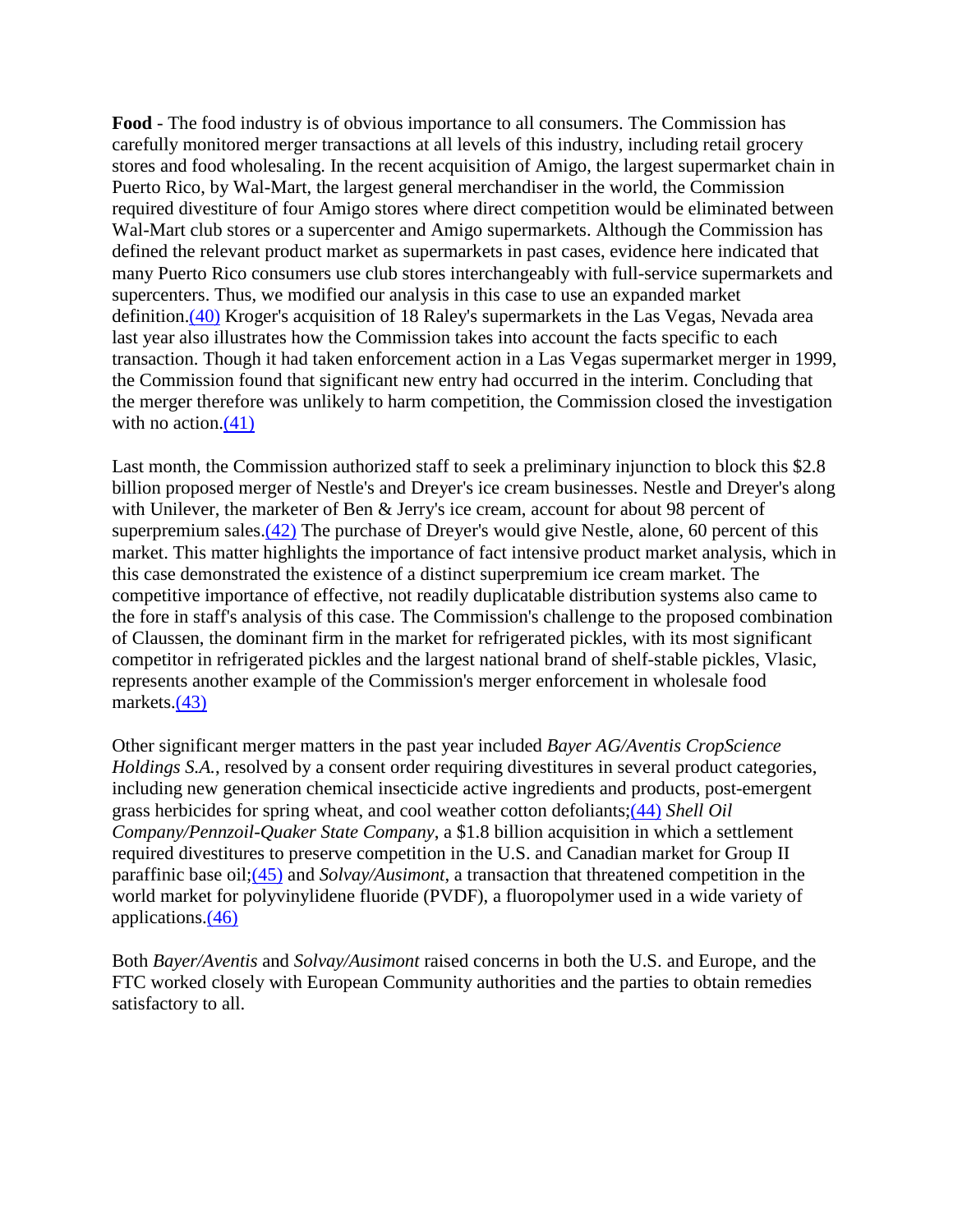## **Merger Litigation**

The Commission resolves most merger challenges through settlement, but it is sometimes necessary to litigate, particularly when the merger at issue already has been consummated. Merger litigation requires enormous resources. At the height of preparation, a single merger case requires the full-time attention of numerous staff members - not only lawyers, but also economists, paralegals, and support staff. To counter arguments and evidence presented by merging parties, these cases also require analysis and testimony by outside experts with specialized knowledge, which can be extremely costly.

**PI actions authorized** - In the past year, the Commission has authorized federal court challenges to four proposed mergers, including Meade Instruments Corporation's proposed acquisition of Tasco Holdings, Inc.'s Celestron International (involving performance telescopes and Schmidt-Cassegrain telescopes)[,\(47\)](#page-17-16) as well as *Cytyc/Digene*, *Vlasic/Claussen*, and *Nestle/Dreyer's* (discussed above[\)\(48\).](#page-17-17) In the first three, the parties abandoned the planned acquisition before a court decision. The outcome of *Nestle/Dreyer's* has yet to be determined.

**Enforcing FTC Orders** - We will also litigate, when necessary, to vindicate the Commission's authority to order relief to protect competition. Just a week ago today, U.S. District Judge Patti B. Saris ruled in a case brought to enforce an order agreed to by Boston Scientific Corporation ("BSC") in a merger settlement involving medical technology used to diagnose and treat heart disease[.\(49\)](#page-18-0) To preserve competition in the market for intravascular ultrasound catheters following its acquisition of two competitors, BSC agreed to license its catheter technology to Hewlett-Packard Company ("HP"). Finding that BSC "acted in bad faith," took an "obstreperous approach" to its obligation, and materially impacted HP's decision to exit the market, the court assessed a civil penalty of more than \$7 million. This represents the largest civil penalty ever imposed for violation of an FTC order.

### **Vertical mergers**

Vertical mergers are much less likely to have anticompetitive effects than are mergers between direct competitors, but the Commission nevertheless evaluates the specific facts presented by each vertical transaction, and takes enforcement action where necessary to protect competition. The Commission's investigations of the proposed *Cytyc/Digene* and *Avant!/Synopsys* vertical mergers illustrate how different facts lead to different outcomes. In *Cytyc/Digene*, a proposed merger of two leading producers of cervical cancer screening tests, the Commission concluded, that Cytyc would be in a position to limit access to Digene's HPV test. In so doing, Cytyc could eliminate its only existing competitor and thwart other future entrants by making it more difficult for them to secure the needed FDA approvals. The potential for consumer harm was very real, and so the Commission voted to sue to block the deal (which the parties then abandoned)[.\(50\)](#page-18-1) *Avant!/Synopsys* involved software that is used in the design of computer chips. Synopsys had a nearly 90% share of "logical synthesis" or "front-end" tools for chip design, and Avant! had a share of about 40% of so-called "place and route" or "back-end" tools. We examined numerous theories of competitive harm, including whether the merger would give Synopsys the ability and incentive to enhance the back-end competitive position of the formerly independent Avant!, by making it harder for competing back-end products to communicate with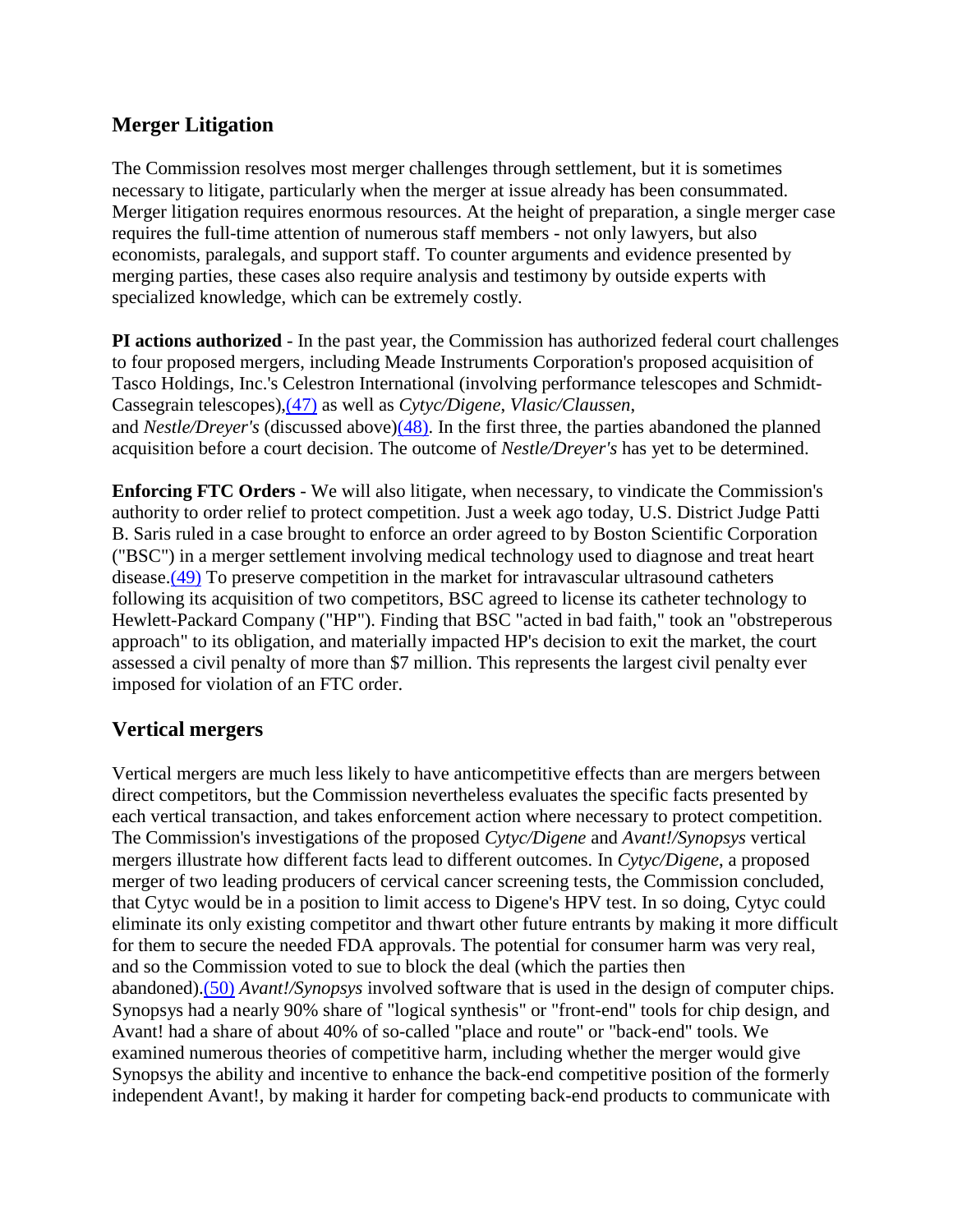Synopsys's dominant front-end product. We found little evidence, however, that Synopsys would have either the incentive or the ability to foreclose competitive products sufficiently to harm consumers[.\(51\)](#page-18-2) The common element in these two matters was that they turned on individual facts rather than any preconception about the effects of vertical mergers.

### **Improvements in Merger Process**

As part of its law enforcement role, the Commission has responsibilities to seek improvements in the merger investigation process to minimize costs and other burdens on parties (and itself), to promote public awareness of its enforcement policies, standards, and analytical methods, and to ensure that the remedies it orders effectively accomplish the intended purpose.

**Premerger Notification**- As part of an overall movement to make government more accessible electronically, the FTC, working with the DOJ, is accelerating its efforts to complete an electronic system for filing HSR premerger notifications. E-filing will reduce filing burdens for businesses and government and create a valuable database of information on merger transactions to inform future policy deliberations. The Commission also made available to the public, a searchable database of thousands of letters memorializing advice provided by agency staff in response to inquiries about interpretation of the HSR rules.

**Streamlining investigations** - Last spring, the Bureau of Competition held a series of workshops in cities around the country to obtain comments and suggestions from experienced antitrust practitioners on possible improvements in the merger investigation process. In December, we announced a new set of Guidelines for Merger Investigations, which incorporate what we learned from those workshops[.\(52\)](#page-18-3) The new measures include promptly releasing investigational hearing transcripts to testifying witnesses, simplifying how documents responsive to a second request are produced, easing the burdens associated with parties; claims of privilege, avoiding or minimizing additional document searches, providing information about the standards used in evaluating second request compliance, and facilitating search for and submission of electronic materials.

In addition, the Bureau of Economics released a statement of Best Practices relating to empirical analyses[.\(53\)](#page-18-4) Empirical analyses, including econometric analyses, have an important role in antitrust investigations and litigation. The Bureau of Economics has been increasing its emphasis on developing empirical analyses in antitrust investigations. The Bureau's statement encourages practices that facilitate effective incorporation of empirical analyses into antitrust investigations while reducing the burden on parties in complying with data requests.

Our efforts to improve the merger investigation process continue. We are studying additional issues raised during the workshops last spring. In addition, we are completing work on a revised model second request, as well as some industry specific variations, all of which will be available to the public. Finally, we are encouraging, and seeking ways to facilitate, electronic production of documents in response to second requests.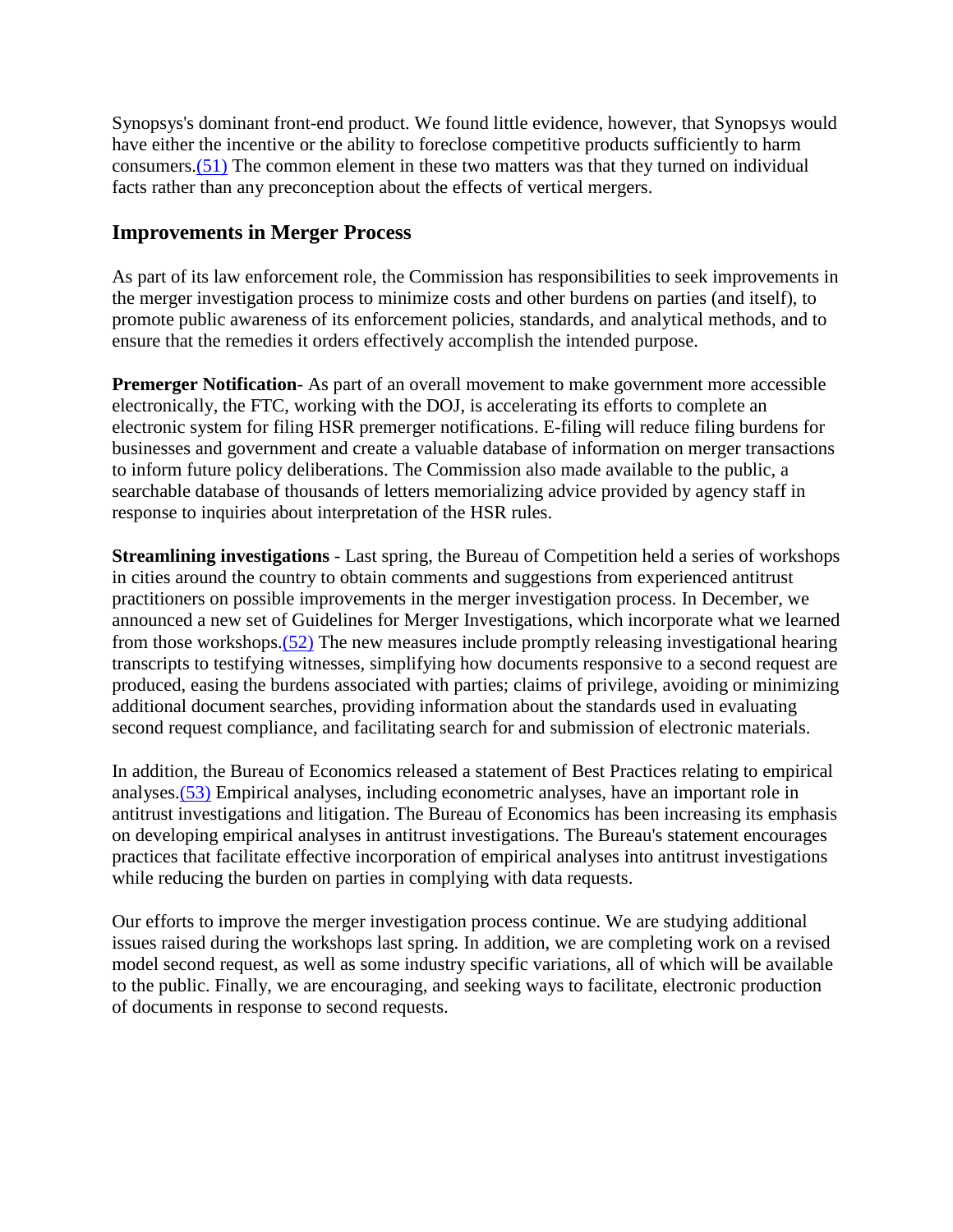## **Transparency**

The Commission's law enforcement efforts are also made more effective by public awareness of what types of conduct are likely to be challenged as law violations. Transparency helps to serve our objectives through deterrence: understanding fully what kinds of transactions or conduct the Commission is likely to challenge, and why, greatly facilitates antitrust lawyers counseling of their clients, and prevents many anticompetitive mergers from being proposed or anticompetitive practices being implemented. Each successful enforcement action not only promotes competition in the specific market(s) at issue, but also serves to communicate to the business and legal communities that the FTC can and will move successfully to challenge the type of merger transaction or conduct at issue. In the past year, the Commission has sought ways to expand public awareness and understanding of its actions in several new ways (in addition to its traditional means of communicating, including adjudicative opinions, press releases announcing enforcement actions, analyses to aid public comment on consent agreements, speeches, guidelines, and other policy statements).

While it seems obvious that documents associated with enforcement actions (e.g., press releases, analyses to aid public comment, and pleadings) convey important information to the public, it is also true that explaining why the Commission decided *not* to take action in a particular case may well provide at least as much useful information. Thus, on several occasions during the past year, the Commission issued statements explaining why it declined to take actions involving mergers for which the agency had issued a second request or otherwise conducted a significant inquiry[.\(54\)](#page-18-5) We have put more emphasis on drafting informative analyses to aid public comment. Most recently, in a development that may have received little attention, the Commission published on its Web site its*responses* to comments submitted by members of the public on a consent agreement (in addition to the comments themselves, which the Commission has published for some time)[.\(55\)](#page-18-6)

**Remedies** - Several of the merger "best practices" workshops we held last spring focused on remedies issues. The remedies topics on which we sought the public's views included identifying the assets to be divested and the terms of a proposed divestiture, criteria for evaluating proposed buyers, when "up front" divestiture is necessary or desirable, use of crown jewels provisions, third-party rights, pre-divestiture risks to competition, and divestiture success. Just this week, we announced the issuance of the "Statement of the Federal Trade Commission's Bureau of Competition on Negotiating Merger Remedies.["\(56\)](#page-18-7) The Bureau hopes the Statement will streamline merger settlement negotiations by increasing transparency of the process.

## **V. Use of Nonenforcement Tools**

Congress provided the FTC with a unique collection of capabilities to address competitionrelated policy issues. These capabilities include expansive power to conduct studies or perform research about the economy and a broad charter to act as an advocate for competition before other government bodies, in addition to the authority to initiate administrative and federal court litigation. We make full use of these capabilities in pursuing a multi-dimensional approach in pursuing our mission. As with our merger and nonmerger enforcement work, we apply our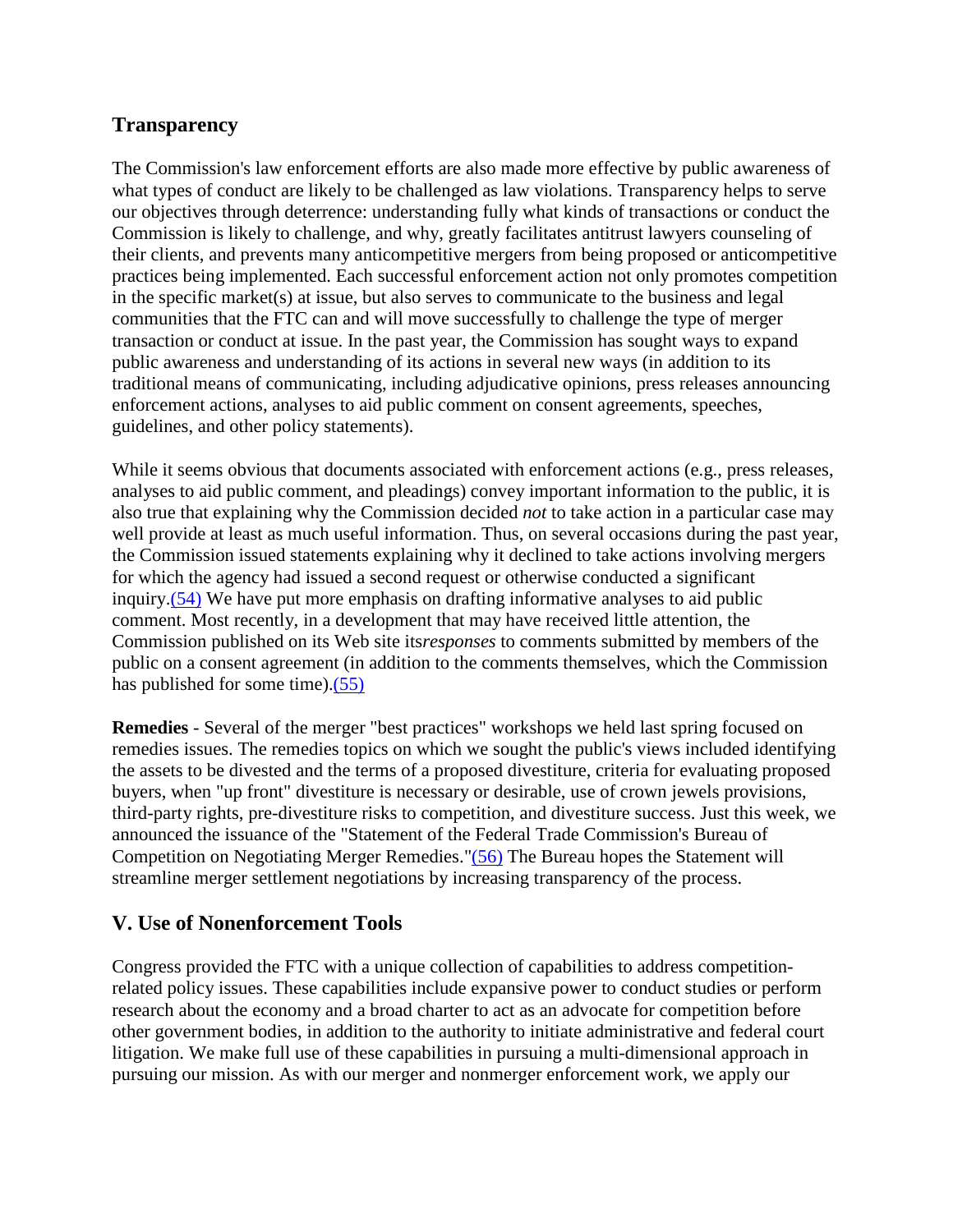nonenforcement tools to those sectors of the economy that have the greatest impact on consumers.

# **Health Care**

Last September, we held a workshop on competition law and policy in health care, featuring presentations by academics, providers, insurers, employers, patient groups, and representatives of the Commission, the Department of Justice, and state attorneys general[.\(57\)](#page-18-8) The workshop had more than a dozen speakers and five panel discussions. The panels focused on clinical integration, payor/provider issues, group purchasing organizations, generics and branded pharmaceuticals, and direct-to-consumer advertising of pharmaceuticals. Each panel presented a broad range of views on each of these subjects from knowledgeable panelists. Several hundred people attended the workshop. The workshop also made clear that there is a considerable diversity of views on the appropriate role and priorities for the Commission and other enforcement agencies.

Because the workshop only began to explore the complex and interdependent issues, the Commission authorized an extended set of hearings on health care and competition policy, commencing in February 2003 and continuing through the year[.\(58\)](#page-19-0) Co-sponsored with the Department of Justice, the hearings are examining the state of the health care marketplace and the role of antitrust and consumer protection in satisfying the preferences of Americans for highquality, cost-effective health care[.\(59\)](#page-19-1) Also in the past year, we addressed a proposed antitrust exemption for Ohio physicians engaging in collective bargaining in a competition advocacy filing last October[,\(60\)a](#page-19-2)nd provided several advisory opinions relating to health care services markets.

# **Prescription Drugs**

In July 2002, the Commission released a report, *Generic Drug Entry Prior to Patent Expiration*, focusing on certain aspects of generic drug competition under the Hatch-Waxman Amendments[.\(61\)](#page-19-3) The study examined whether drug firm conduct at issue in FTC enforcement actions, which relies upon certain Hatch-Waxman provisions, represents a typical pattern of behavior of pharmaceutical companies or a few isolated examples. The study also examined more broadly how the process that Hatch-Waxman established to permit generic entry prior to expiration of a brand-name drug product's patents has worked between 1992 and 2000. The report suggested certain changes in balance between competition and intellectual property law, such as permitting only one automatic 30-day stay per drug product, per generic entry application pending patent infringement litigation, which the FDA has proposed. As one example of the value of FTC analysis and information dissemination efforts, President Bush prominently cited the report when he announced the FDA's proposed regulatory measures to foster competition in the pharmaceutical industry last October[.\(62\)](#page-19-4)

# **Professions**

In many regulated professions, regulatory bodies and groups of practitioners regularly attempt to restrict advertising and prevent competition from those outside the profession. These restrictions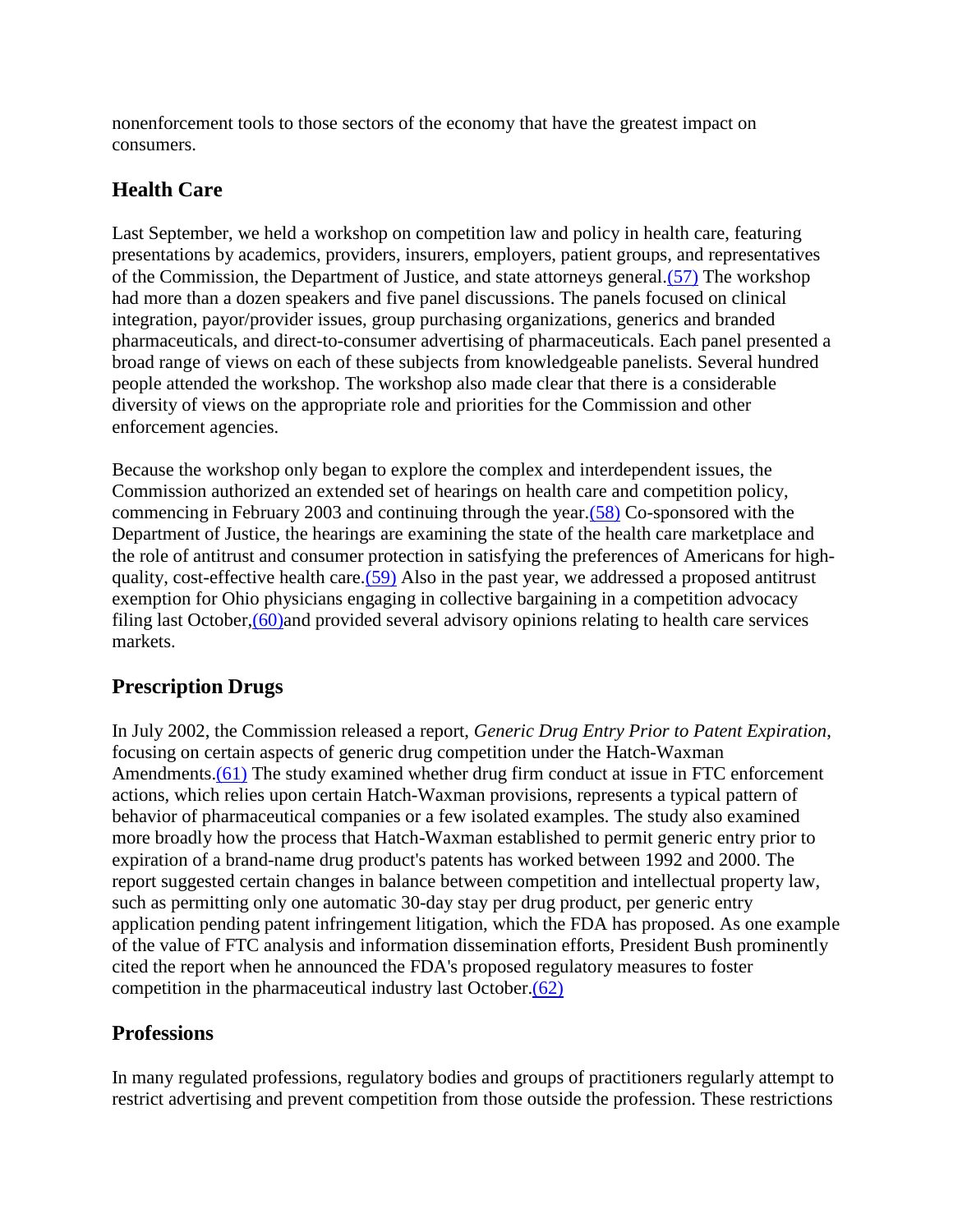result in higher prices, less information, and fewer choices for consumers. When it is not feasible to use our enforcement authority to challenge competitive restraints in the professions, we seek to persuade policymakers of the benefits of competition. Most recently, we and the Department of Justice's Antitrust Division submitted a joint letter to the ABA urging it to substantially narrow or reject a proposed model definition of the practice of law, which would likely reduce or eliminate competition from non-lawyers in providing certain services[.\(63\)](#page-19-5) Previously, we submitted a joint letter with the Antitrust Division urging the North Carolina State Bar to approve a proposed opinion that would explicitly permit non-lawyers to compete in real estate and mortgage closing services[.\(64\)](#page-19-6) In other advocacy work during the past year, we:

- provided staff comments to the Alabama Supreme Court on attorney advertising rules, urging that any restrictions should be narrowly tailored to prevent unfair or deceptive acts or practices, and that the rules permit communication of truthful and non-deceptive information[,\(65\)](#page-19-7) and
- filed an amicus brief in a case seeking to overturn an Oklahoma law that permits only funeral directors to sell caskets[.\(66\)](#page-19-8)

## **Energy**

The Commission is pursuing a number of projects involving the petroleum industry, given its overall importance to consumers. In light of increased public concern about the level and volatility of gasoline prices in recent years, the Commission is studying the central factors that may affect the level and volatility of refined petroleum products prices in the United States. The Commission held a second public conference on this topic in May[.\(67\)](#page-19-9) The Commission expects to summarize and discuss its work in a public report to be issued this year. A major revision of the 1982 and 1989 FTC staff reports on oil mergers is also underway[,\(68\)](#page-19-10) as is an empirical study of the effects of various oil mergers of the past decade. The Commission also authorized staff comments to the Environmental Protection Agency in connection with its study of the impact of different environmental regulations on product distribution and, ultimately, on supply and price of products in various markets[.\(69\)](#page-19-11) Finally, we are monitoring wholesale and retail prices of gasoline - by far, the largest single refinery product. Members of the staff inspect wholesale gasoline prices for 20 cities and retail gasoline prices for 360 cities throughout the United States and seek explanations of any pricing anomalies[.\(70\)](#page-20-0) FTC staff also submitted comments in Hawaii and New York on the effect of state laws requiring a mandatory minimum mark-up on the price of gasoline[,\(71\)](#page-20-1) and addressed competition issues raised by the deregulation of electricity, in a number of separate comments filed with the Federal Energy Regulatory Commission[.\(72\)](#page-20-2)

### **E-Commerce**

The Internet boom, heralded by many as the next industrial revolution, has immense potential as an engine for commerce and offers consumers enormous freedom. Contrary to the perception of the Internet as a virtually unfettered free market, however, extension of pre-existing state regulations to the Internet or potentially anticompetitive business practices may be limiting the cost savings or convenience that the Internet affords, without offsetting benefits. The FTC's Internet Task Force has been analyzing state regulations that may have pro-consumer or pro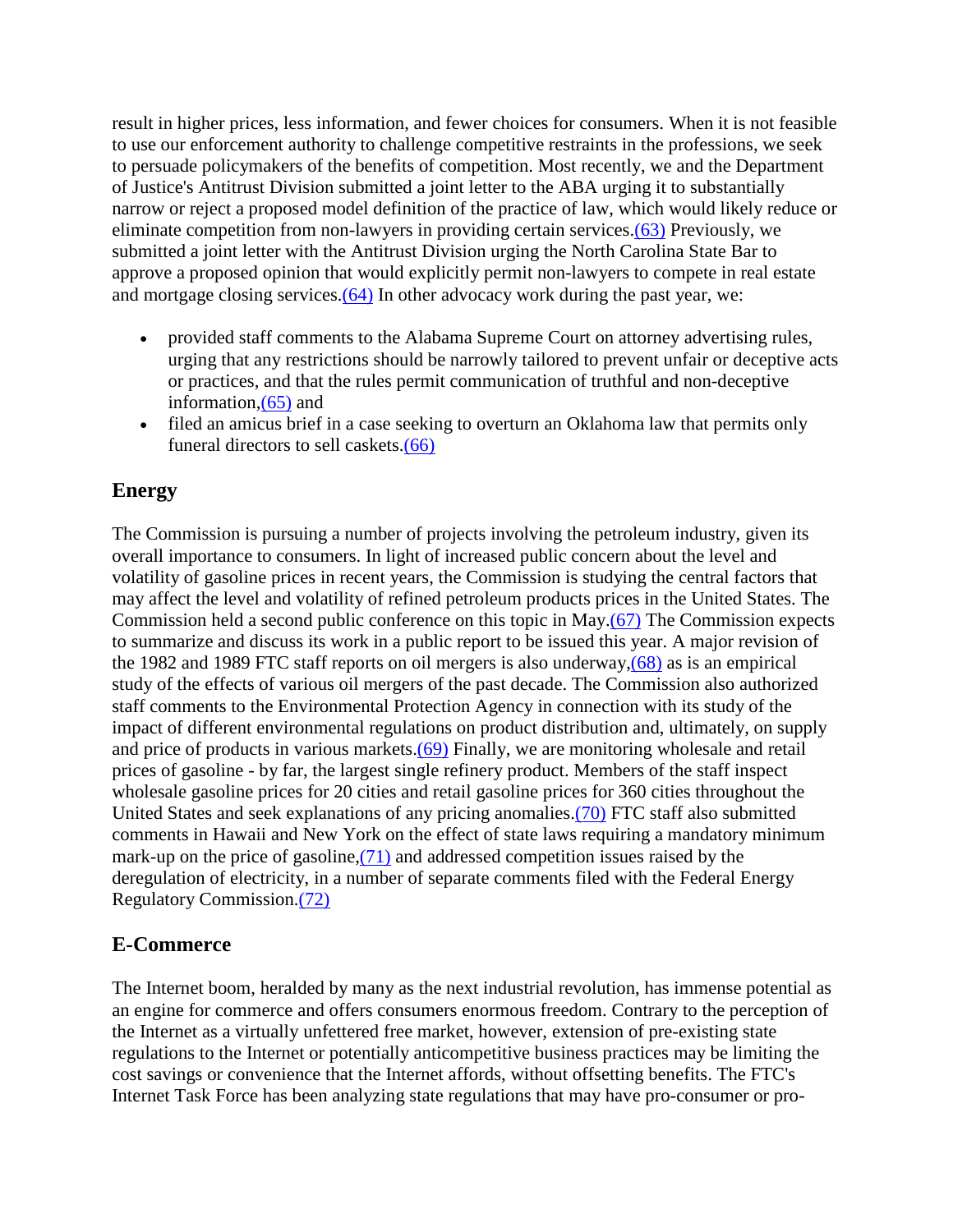competition rationales, but that nevertheless may restrict the entry of new Internet competitors. It also is examining barriers that arise when private parties employ potentially anticompetitive tactics, such as when suppliers or dealers apply collective pressure to limit online sales. This work has resulted in investigations into possible anticompetitive restrictions on e-commerce, and the Task Force has taken the lead in drafting several competition advocacy pieces. In October, the Commission hosted a three-day public workshop examining potential barriers to e-commerce in ten different industries[.\(73\)](#page-20-3) The Commission also testified before Congress concerning these issues[.\(74\)](#page-20-4)

# **IP Hearings**

In November, the Commission and Department of Justice concluded 24 days of hearings over nine months on Competition and Intellectual Property Law and Policy in the Knowledge-Based Economy[.\(75\)](#page-20-5) The hearings responded to the growth of the knowledge-based economy, the increasing role in antitrust policy of dynamic, innovation-based considerations, and the importance of managing the intersection of intellectual property and competition law to realize their common goal of promoting innovation. A public report that incorporates the insights of business persons, consumer advocates, inventors, practitioners, and academics who participated in the hearings, as well as other research, is being prepared.

## **Other Research and Development**

In passing the federal antitrust laws, Congress adopted an evolutionary scheme in which courts would alter doctrine by "recognizing and adapting to changed circumstances and the lessons of accumulated experience." $(76)$  The rapid changes in many markets can result in new competitive strategies that present new antitrust issues. Consequently, the rationality of our antitrust system requires continuing efforts to refine economic theory and empirical research, and evaluate what new strategies raise antitrust concerns and how the FTC should respond to ongoing developments. This process can be viewed as competition policy "research and development.["\(77\)](#page-20-7)

In addition to the work described above, we have conducted other R&D efforts to inform our decision making on antitrust issues. For example, to assess the efficacy of merger enforcement, we need to analyze the effects of past enforcement actions, including non-enforcement decisions. Specifically, we need to understand the industry and firm specific conditions relevant to the potential for anticompetitive effects. We also need to know much more about the nature and likelihood of significant procompetitive effects of mergers. Understanding the efficiencies that can arise from mergers and how they are achieved would provide us with greater ability to evaluate prospective mergers.

The Bureau of Economics ("BE") held a Roundtable (Understanding Mergers: Strategy & Planning, Implementation and Outcomes) in December 2002 that brought together experts on mergers from economics departments, business schools, M&A consulting firms, antitrust law, and business[.\(78\)](#page-20-8) The goals included to better understand the M&A process in its entirety and to obtain a broader perspective on the factors that make mergers succeed or fail. BE economists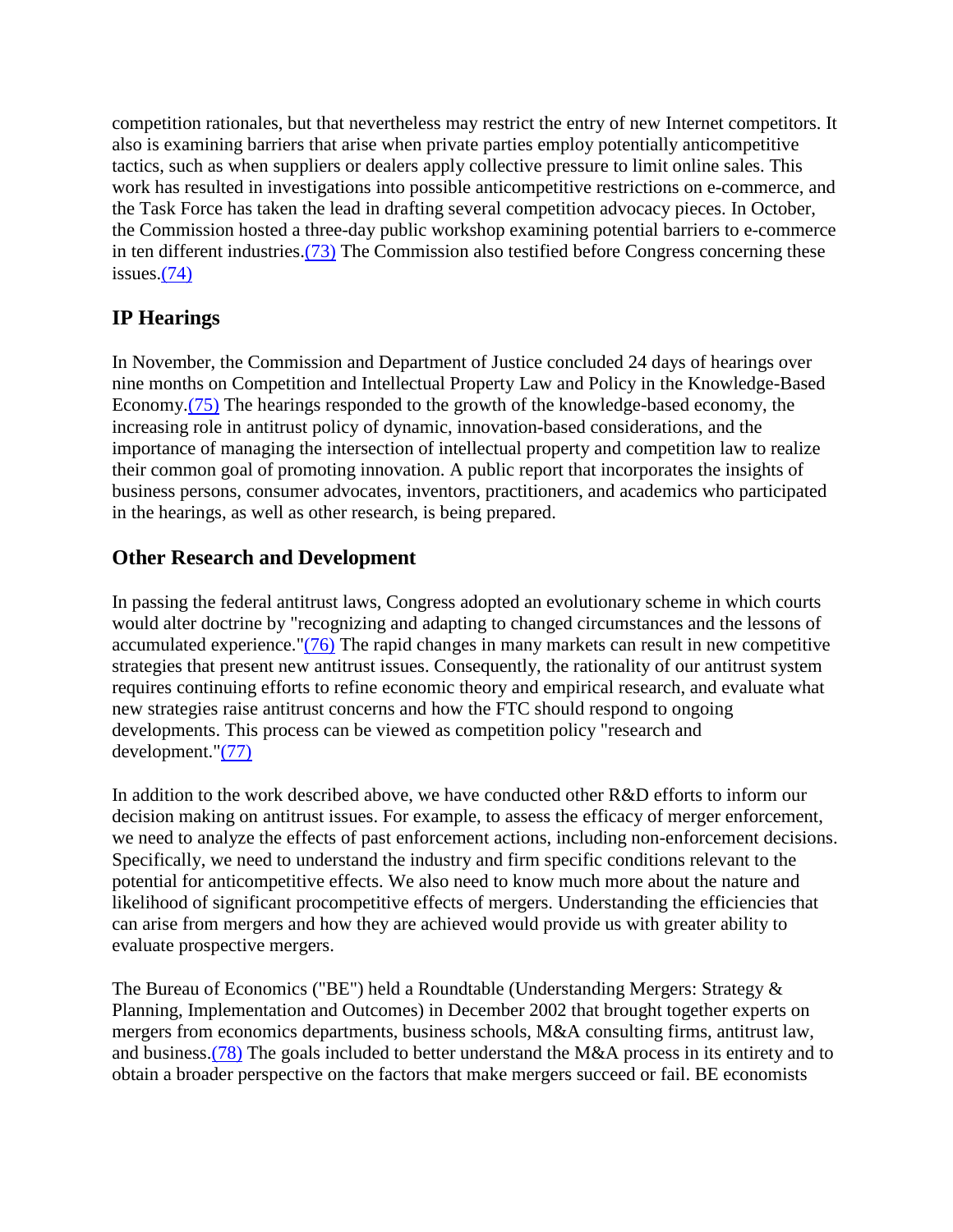also published papers on topics such as the use of econometric evidence in merger investigations and the development of various policy issues under the Merger Guidelines[.\(79\)](#page-20-9)

### **Conclusion**

As you can see, we are quite busy. I thank you for being here this morning and for your keen interest in what we are doing in the Bureau of Competition.

#### **Endnotes:**

<span id="page-15-0"></span>1. *Polygram Holding, Inc.*, Docket No. 9298 (June 28, 2002) (Initial Decision); *Schering Plough Corp.*, Docket No. 9297 (July 2, 2002) (Initial Decision).

<span id="page-15-1"></span>2. *Chicago Bridge & Iron Co.*, Docket No. 9300 (October 25, 2001)(complaint), *Rambus Inc.*, Docket No. 9302 (June 18, 2002) (complaint), *Union Oil Co. of California*, Docket No. 9305 (Mar. 4, 2003) (complaint).

<span id="page-15-2"></span>3. *FTC v. Occidental Petroleum Corp.*, 1986 U.S. Dist. LEXIS 26138; 1986-1 Trade Cas. (CCH) P67,071 (1986).

<span id="page-15-3"></span>4. *See* 61 Fed. Reg. 50639 (Sept.26, 1996) and 63 Fed. Reg. 7525 (Feb. 13, 1998).

<span id="page-15-4"></span>5. *Id.*; 16 C.F.R. § 3.51(a) (2003).

<span id="page-15-5"></span>6. Robert Pitofsky, *An Overview of FTC Antitrust Enforcement*, prepared testimony of the Federal Trade Commission, Before the House Committee on the Judiciary (Nov. 5, 1997 ).

<span id="page-15-6"></span>7. *American Medical Assn.*, 94 F.T.C. 701 (1979), *aff'd as modified*, 638 F.2D 443 (2d Cir. 1980), *aff'd by an equally divided Court*, 455 U.S. 676 (1982) (order modified 99 F.T.C. 440 (1982), 100 F.T.C. 572 (1982) and 114 F.T.C. 575 (1991)).

<span id="page-15-7"></span>8. *Indiana Fed'n of Dentists v. FTC*, 745 F.2d 1124 (7th Cir. 1984), rev'd, 476 U.S. 447 (1986).

<span id="page-15-8"></span>9. *Union Oil Co. of Calif., supra* note 2.

<span id="page-15-9"></span>10. *Rambus Inc., supra* note 2.

<span id="page-15-10"></span>11. 16 C.F.R. § 3.54(a) (2003).

<span id="page-15-11"></span>12. *Schering Plough Corp., supra* note 1.

<span id="page-15-12"></span>13. *Polygram Holding, Inc., supra* note 1.

<span id="page-15-13"></span>14. See Centers for Medicare & Medicaid Servs., *U.S. Health Care System*, available at

[<http://www.cms.gov/charts/series/sec1.pdf>.](http://www.cms.gov/charts/series/sec1.pdf%3e)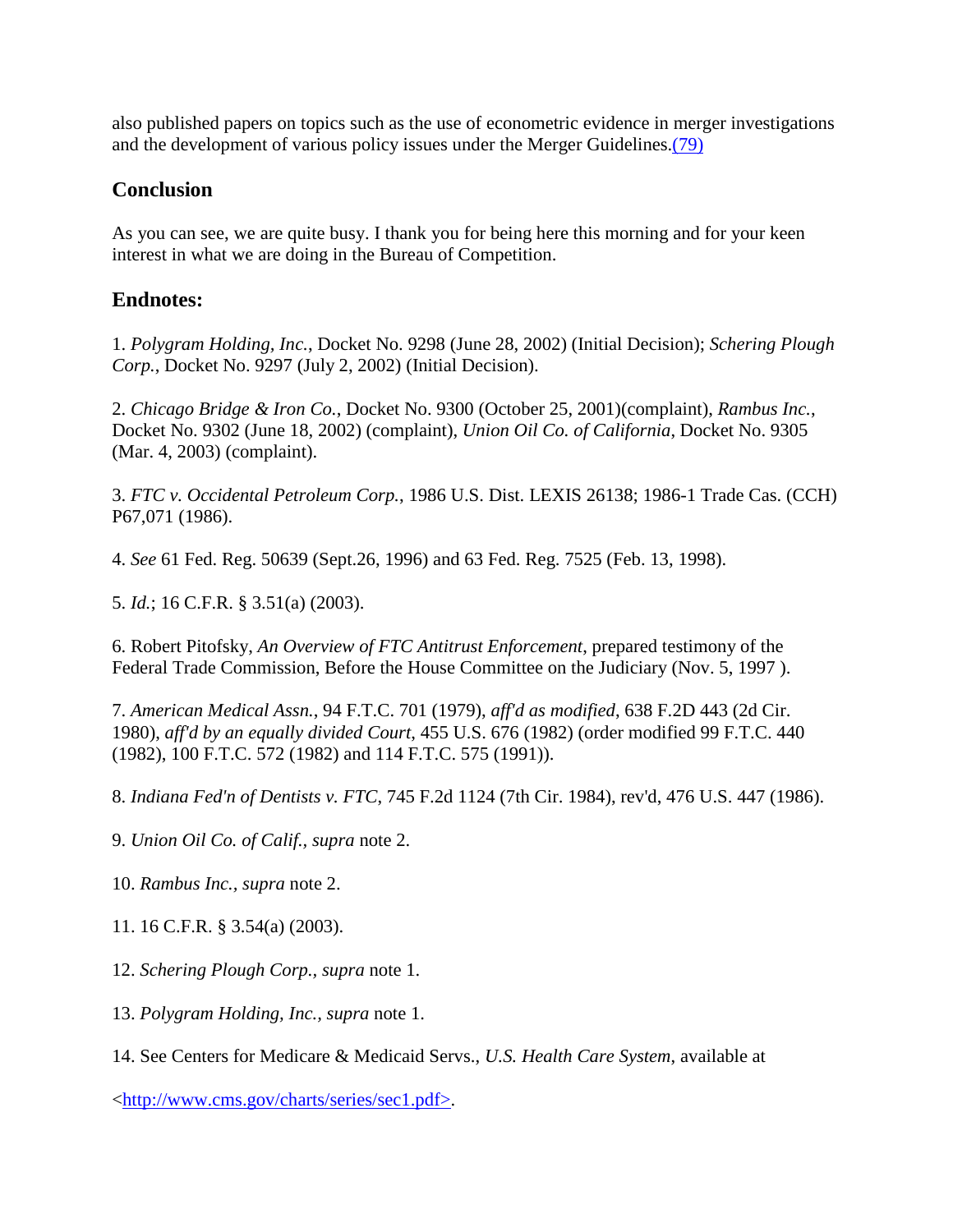<span id="page-16-0"></span>15. *System Health Providers*, Docket No. C-4064 (Oct. 24, 2002) (consent order); *R.T. Welter & Assoc., Inc.* (Professionals in Women's Care), Docket No. C-4063 (Oct. 8, 2002) (consent order); *Physician Integrated Servs. of Denver, Inc.*, Docket No. C-4054 (July 16, 2002) (consent order); *Aurora Associated Primary Care Physicians, L.L.C.*, Docket No. C-4055 (July 16, 2002) (consent order); *Obstetrics and Gynecology Med. Corp. of Napa Valley*, Docket No. C-4048 (May 14, 2002) (consent order).

<span id="page-16-1"></span>16. *Biovail Corp.*, Docket No. C-4060 (Oct. 2, 2002) (consent order).

<span id="page-16-2"></span>17. *Biovail Corp. and Elan Corp.*, Docket No. C-4057 (Aug. 15, 2002) (consent order).

<span id="page-16-3"></span>18. *Bristol-Myers Squibb Co.*, File Nos. 001-0221, 011-0046, and 021-0181 (Mar. 7, 2003) (proposed consent order accepted for public comment).

<span id="page-16-4"></span>19. *See Union Oil Co. of Calif., supra* note 2.

<span id="page-16-5"></span>20. *American Institute For Conservation of Historic and Artistic Works*, Docket No. C-4065 (Nov. 1, 2002) (consent order).

<span id="page-16-6"></span>21. *National Academy of Arbitrators*, Docket No. C-4070 (Jan. 17, 2003) (consent order).

<span id="page-16-7"></span>22. Robert H. Bork, *The Antitrust Paradox: A Policy at War with Itself* 347 (1978).

<span id="page-16-8"></span>23. *Id*.

<span id="page-16-9"></span>24. *Parker v. Brown*, 317 U.S. 341 (1943).

<span id="page-16-10"></span>25. *Indiana Household Movers and Warehousemen, Inc.*, File No. 021-0115 (Mar. 18, 2003) (proposed consent order accepted for public comment).

<span id="page-16-11"></span>26. *Eastern Railroad Presidents Conference v. Noerr Motor Freight, Inc.*, 365 U.S. 127 (1961).

<span id="page-16-12"></span>27. Pursuant to the FDC Act, a brand-name drug manufacturer seeking to market a new drug product must first obtain FDA approval by filing a New Drug Application ("NDA"). At the time the NDA is filed, the NDA filer must also provide the FDA with certain categories of information regarding patents that cover the drug that is the subject of its NDA. 21 U.S.C. §  $355(b)(1)$ . Upon receipt of the patent information, the FDA is required to list it in an agency publication entitled "Approved Drug Products with Therapeutic Equivalence," commonly known as the "Orange Book." Id.  $\S 355(j)(7)(A)$ .

<span id="page-16-13"></span>28. *Bristol-Myers Squibb Co., supra* note 17.

<span id="page-16-14"></span>29. 15 U.S.C. § 18a, as amended, Pub. L. No. 106-553, 114 Stat. 2762 (2000).

<span id="page-16-15"></span>30. *MSC.Software Corp.*, Docket No. 9299 (Oct. 29, 2002) (consent order).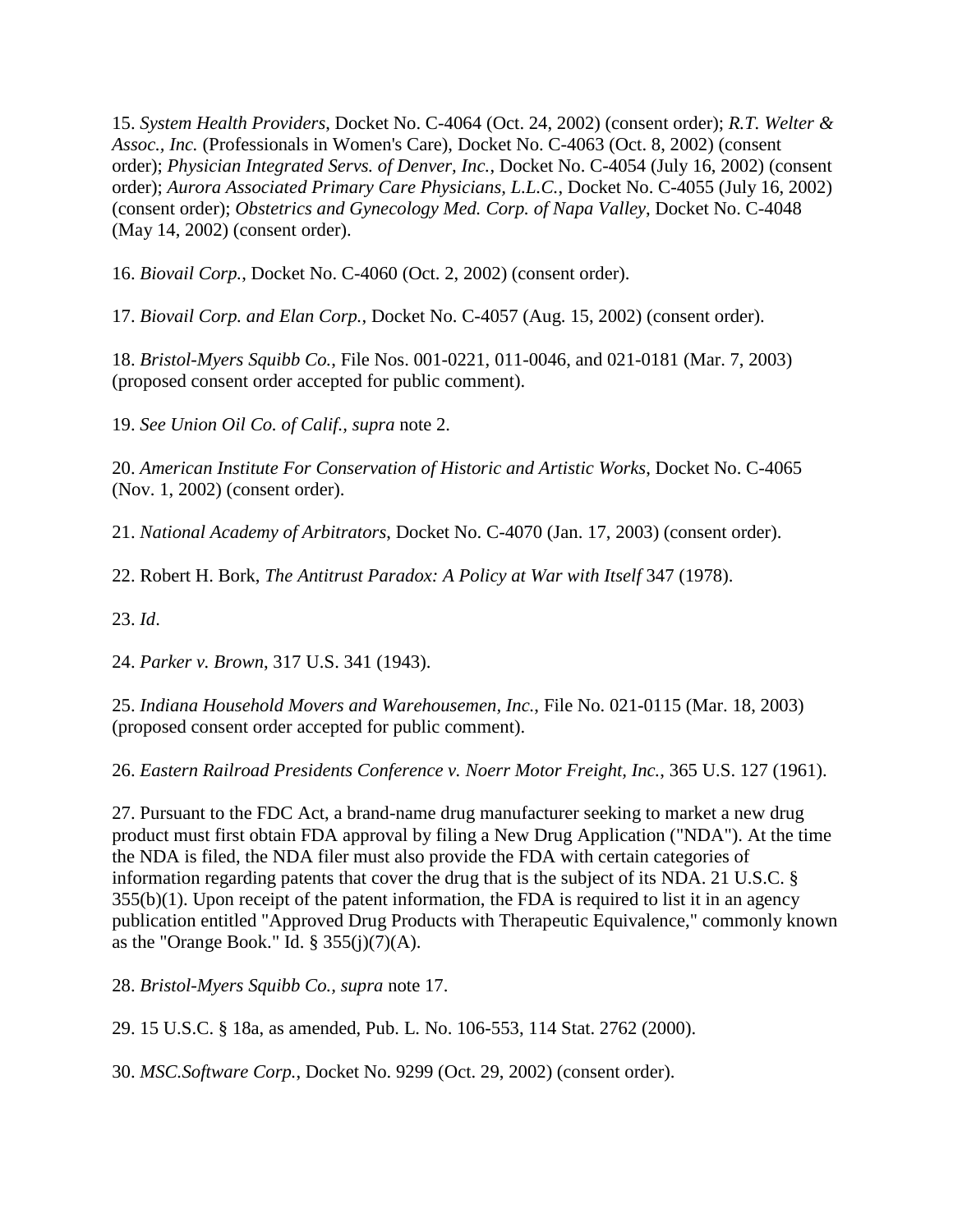<span id="page-17-0"></span>31. *Chicago Bridge Iron Co., Inc., supra* note 2.

<span id="page-17-1"></span>32. FTC Press Release, *FTC Seeks to Block Cytyc Corp.'s Acquisition of Digene Corp.* File No. 021-0098 (June 24, 2002), *available at*[</opa/2002/06/cytyc\\_digene.htm>](https://www.ftc.gov/opa/2002/06/cytyc_digene.shtm).

<span id="page-17-2"></span>33. *Amgen Inc. and Immunex Corp.*, Docket. No. C-4056 (Sept. 3, 2002) (consent order).

<span id="page-17-3"></span>34. *Baxter International Inc. and Wyeth*, Docket No. C-4068 (Feb. 3, 2003) (consent order).

<span id="page-17-4"></span>35. *Quest Diagnostics Inc. and Unilab Corp.*, Docket No. C-4074 (Feb. 21, 2003) (consent order).

<span id="page-17-5"></span>36. *Exxon Corp.*, Docket No. C-3907 (Nov. 30, 1999) (consent order).

<span id="page-17-6"></span>37. *British Petroleum Co., p.l.c.* , Docket No. C-3868 (April 19, 1999) (consent order).

<span id="page-17-7"></span>38. *Shell Oil Co.*, Docket No. C-3803 (April 21, 1998) (consent order).

<span id="page-17-8"></span>39. *Conoco Inc. and Phillips Petroleum Company*, Docket No. C-4058 (Feb. 7, 2003) (consent order).

<span id="page-17-9"></span>40. *Wal-Mart Stores, Inc.*, Docket No. C-4066 (Feb. 27, 2003) (consent order).

<span id="page-17-10"></span>41. FTC Press Release, Investigation of Kroger/Raley's Supermarkets Transaction Closed (Nov. 13, 2002), *available at*[</opa/2002/11/krogerraley.htm>](https://www.ftc.gov/opa/2002/11/krogerraley.shtm).

<span id="page-17-11"></span>42. FTC Press Release, *FTC to Challenge Nestlé, Dreyer's Merger* (Mar. 4, 2003), *available at* [</opa/2003/03/dreyers.htm>](https://www.ftc.gov/opa/2003/03/dreyers.shtm).

<span id="page-17-12"></span>43. *FTC v. Hicks, Muse, Tate & Furst Equity Fund V, LP*, Civ. Action No. 1:02-cv-02070-RWR (D.D.C. filed Oct. 23, 2002). A notice of voluntary dismissal was filed on October 31, 2002.

<span id="page-17-13"></span>44. *Bayer AG and Aventis S.A.*, Docket No. C-4049 (July 24, 2002) (consent order).

<span id="page-17-14"></span>45. *Shell Oil Company and Pennzoil-Quaker State Company*, Docket No. C-4059 (Nov. 22, 2002) (consent order).

<span id="page-17-15"></span>46. *Solvay S.A.*, Docket No. C-4046, (May 2, 2002)

<span id="page-17-16"></span>47. FTC Press Release, *FTC Authorizes Injunction to Pre-empt Meade Instruments' Purchase of All, or Certain Assets, of Tasco Holdings, Inc.'s Celestron International* (May 29, 2002), *available at* [</opa/2002/05/meadecelestron.htm>](https://www.ftc.gov/opa/2002/05/meadecelestron.shtm).

<span id="page-17-17"></span>48. *See supra* notes 32, 42, and 43.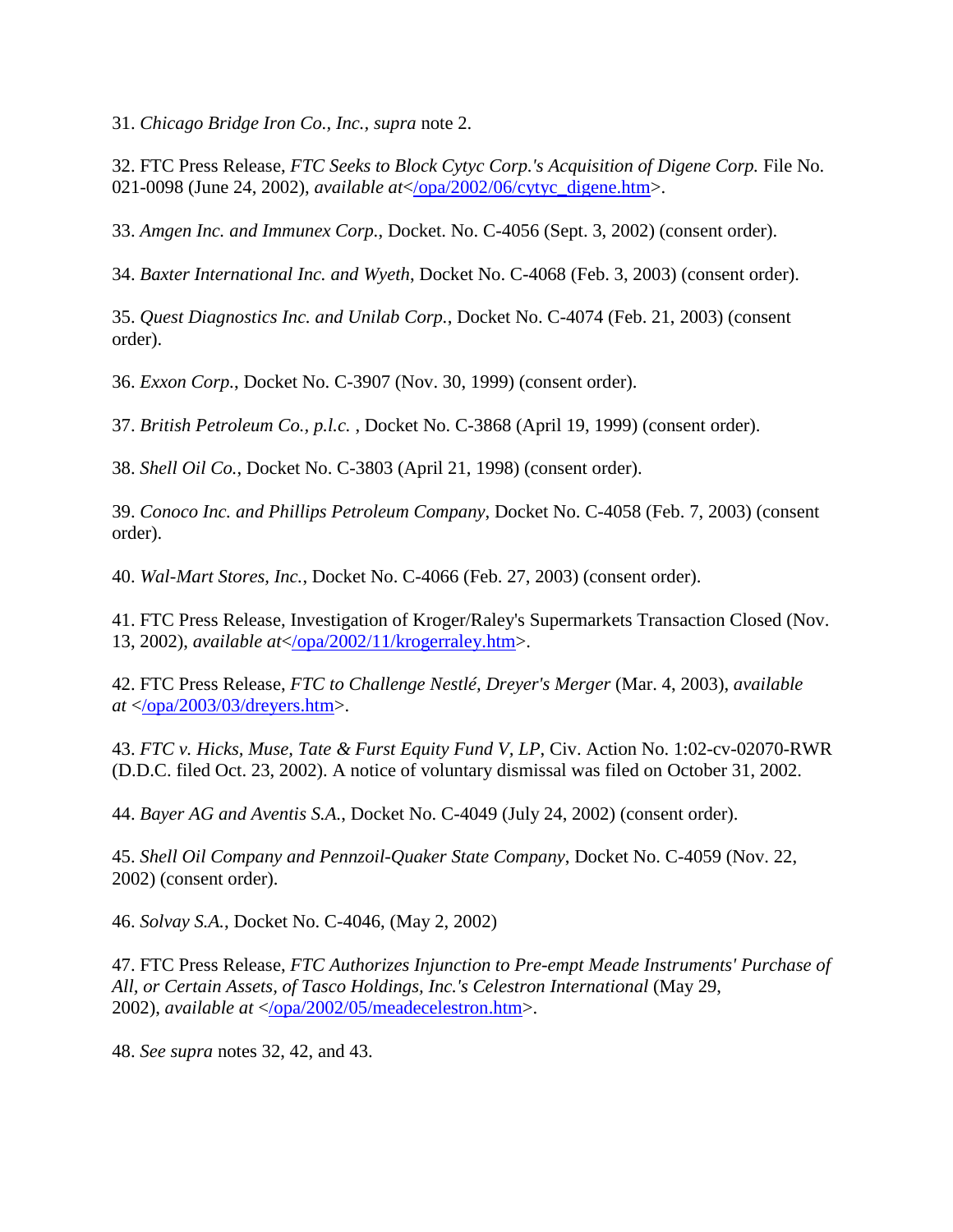<span id="page-18-0"></span>49. *United States v. Boston Scientific Corporation*, Civ. Action No. 00-12247-PBS, Memorandum and Order (D. Mass. March 28, 2003).

<span id="page-18-1"></span>50. FTC Press Release, *Federal Trade Commission Seeks to Block Cytyc' Corporation's acquisition of Digene Corporation*, File No. 021-0098 (June 24, 2002), *available at* [</opa/2002/06/cytyc\\_digene.htm>](https://www.ftc.gov/opa/2002/06/cytyc_digene.shtm).

<span id="page-18-2"></span>51. *See* FTC Press Release, *Federal Trade Commission Votes to Close Investigation of Acquisition of Avant! Corporation by Synopsys, Inc.*, File No. 021-0049 (July 26, 2002), *available at* [</opa/2002/07/avant.htm>](https://www.ftc.gov/opa/2002/07/avant.shtm). As three Commissioners noted in their separate statements, the Commission intends to watch this market closely in the future, and we have not ruled out the possibility of seeking relief in the future if market effects prove to be more harmful than was apparent in advance of the merger. *Statement of Commissioner Thomas B. Leary, Synopsys Inc./Avant! Corp.*, File No. 021-0049 (July 26, 2002), *available at* [</os/2002/07/avantlearystmnt.htm>](https://www.ftc.gov/os/2002/07/avantlearystmnt.htm);*Statement of Commissioner Mozelle W. Thompson, Synopsys Inc./Avant! Corp.*, File No. 021-0049 (July 26, 2002), *available at*[</os/2002/07/avantthompsonstmnt.htm>](https://www.ftc.gov/os/2002/07/avantthompsonstmnt.htm); *Statement of Commissioner Sheila F. Anthony, Synopsys Inc./Avant! Corp.*, File No. 021-0049 (July 26, 2002), *available at* [</os/2002/07/avantanthonystmnt.htm>](https://www.ftc.gov/os/2002/07/advantanthonystmnt.htm).

<span id="page-18-3"></span>52. Federal Trade Commission, Bureau of Competition, *Statement of the Federal Trade Commission's Bureau of Competition On Guidelines for Merger Investigations* (Dec. 11, 2002), *available at* [</os/2002/12/bcguidelines021211.htm>](https://www.ftc.gov/os/2002/12/bcguidelines021211.htm).

<span id="page-18-4"></span>53. Federal Trade Commission, Bureau of Economics, *Best Practices for Data, and Economic and Financial Analyses in Antitrust Investigations* (Nov. 7, 2002), *available at* [</be/ftcbebp.pdf>](https://www.ftc.gov/be/ftcbebp.pdf).

<span id="page-18-5"></span>54. *See*, e.g., FTC press release, *Investigation of Kroger/Raley's Supermarkets Transaction Closed* (Nov. 13, 2002) *available at*[</opa/2002/11/krogerraley.htm>](https://www.ftc.gov/opa/2002/11/krogerraley.shtm); Federal Trade Commission, *Statement of the Federal Trade Commission Concerning Royal Caribbean Cruises, Ltd./P&O Princess Cruises plc and Carnival Corp./P&O Princess Cruises plc*, File No. 021- 0041 (Commissioners Anthony and Thompson dissenting) (Oct. 4,2002), *available at* [</os/2002/10/cruisestatement.htm>](https://www.ftc.gov/opa/2002/10/cruiselines.shtm) and [</os/2002/10/cruisedissent.htm>](https://www.ftc.gov/opa/2002/10/cruiselines.shtm).

<span id="page-18-6"></span>55. *Wal-Mart Stores, Inc.*, Docket No. C-4066 (Feb. 27, 2003) (consent order), letters to commenters available at  $\langle$ /os/caselist/c4066.htm>.

<span id="page-18-7"></span>56. FTC Press Release, *FTC Competition Director Announces Guidelines for Negotiating Merger Remedies* (April 2, 2003), *available at*[</opa/2003/04/mergerremedies.htm>.](https://www.ftc.gov/opa/2003/04/mergerremedies.htm)

<span id="page-18-8"></span>57. *See* FTC Press Release, *FTC to Host Workshop on Health Care and Competition Law and Policy September 9-10, 2002 - Washington, D.C.* (Jul. 10, 2002), *available at* [</opa/2002/07/hlthcarecompwrkshop.htm>](https://www.ftc.gov/opa/2002/07/hlthcarecompwrkshop.htm). Agenda, transcript, public comments and other materials are available at  $\langle \text{ogc/healthcare/index.htm} \rangle$ .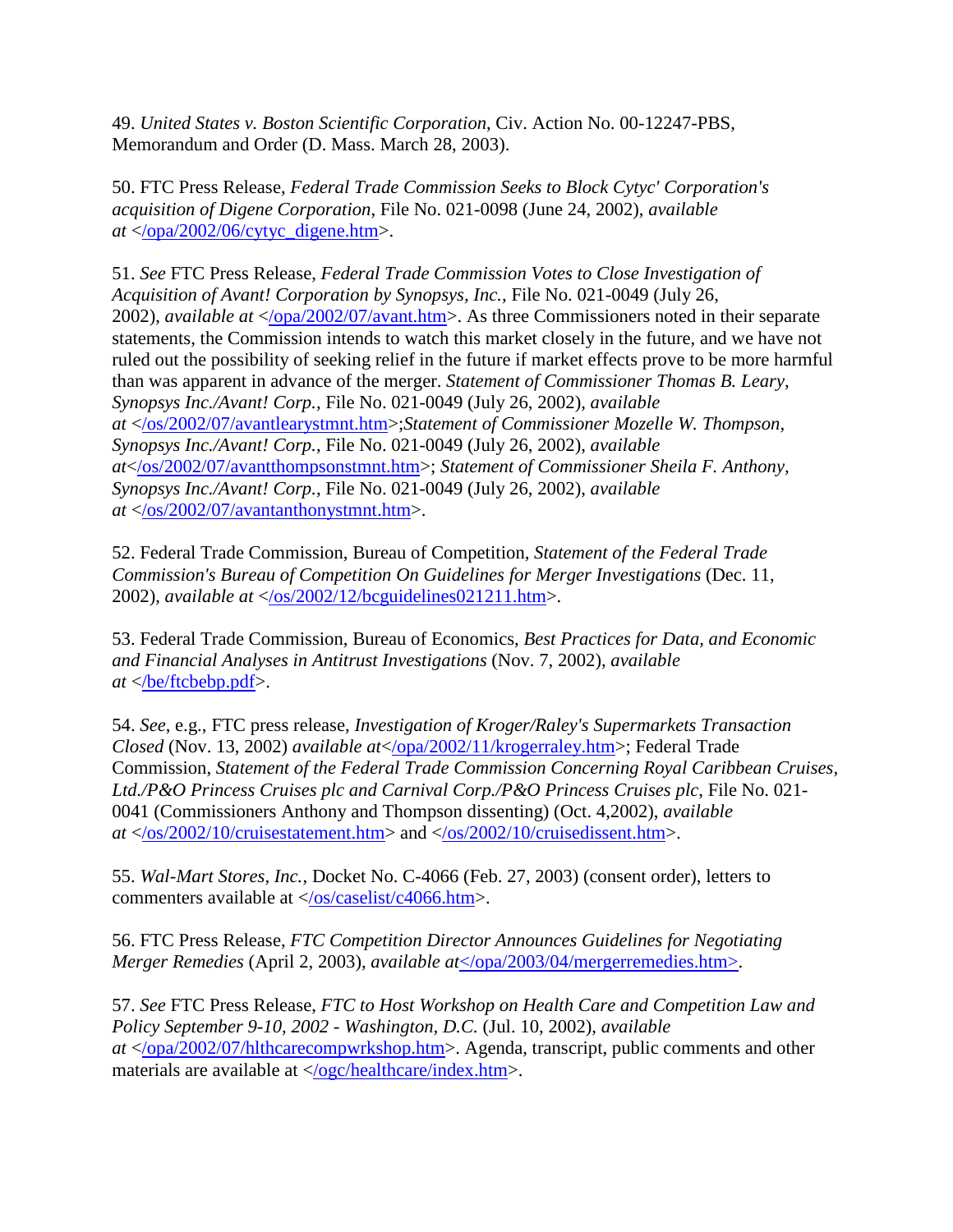<span id="page-19-0"></span>58. FTC Press Release, *FTC Chairman Announces Public Hearings on Health Care and Competition Law and Policy to Begin in February 2003* (Nov. 7, 2002), *available at* [</opa/2002/11/murishealthcare.htm>](https://www.ftc.gov/opa/2002/11/murishealthcare.shtm).

<span id="page-19-1"></span>59. Agenda, transcripts, public comments, and other materials are available at [</ogc/healthcarehearings/index.htm>](https://www.ftc.gov/ogc/healthcarehearings/index.htm).

<span id="page-19-2"></span>60. *See* FTC Press Release, *FTC Staff Opposes Ohio Bill To Allow Physician Collective Bargaining* (Oct. 21, 2002), *available at*[</opa/2002/10/physicians.htm>](https://www.ftc.gov/opa/2002/10/physicians.shtm).

<span id="page-19-3"></span>61. Federal Trade Commission, *Generic Drug Entry Prior to Patent Expiration: An FTC Study* (July 2002), *available at*[</os/2002/07/genericdrugstudy.pdf>](https://www.ftc.gov/opa/2002/07/genericdrugstudy.shtm).

<span id="page-19-4"></span>62. White House Press Release, *President Takes Action to Lower Prescription Drug Prices by Improving Access to Generic Drugs* (Oct. 21, 2002), *available at* [<http://www.whitehouse.gov/news/releases/2002/10/20021021-2.html>;](http://www.whitehouse.gov/news/releases/2002/10/20021021-2.html%3e;) see Applications for FDA Approval to Market a New Drug: Patent Listing Requirements and Application of 30- Month Stays on Approval of Abbreviated New Drug Applications Certifying That a Patent Claiming a Drug is Invalid or Will Not Be Infringed; Proposed Rule, 67 Fed. Reg. 65,448 (Oct. 24, 2002).

<span id="page-19-5"></span>63. Letter from Federal Trade Commission and U.S. Department of Justice to American Bar Association Task Force on the Model Definition of the Practice of Law (Dec. 20, 2002), *available at* [</opa/2002/12/lettertoaba.htm>](https://www.ftc.gov/opa/2002/12/lettertoaba.shtm).

<span id="page-19-6"></span>64. Letter from Federal Trade Commission and U.S. Department of Justice to North Carolina State Bar (Jul. 11, 2002), *available at*</os/2002/07/non-attorneyinvolvment.pdf>.

<span id="page-19-7"></span>65. Letter from Federal Trade Commission Staff to Alabama Supreme Court (Sept. 30, 2002), *available at* </be/v020023.pdf>.

<span id="page-19-8"></span>66. Memorandum of Law of Amicus Curiae the Federal Trade Commission, *Powers v. Harris*, Case No. CIV-01-445-F (W.D.Ok. Aug. 29, 2002).

<span id="page-19-9"></span>67. FTC Press Release, *Factors That Affect Gasoline Prices To Be Discussed at FTC Conference* (May 1, 2002), *available at*</*opa/2002/05/gasolineprices.htm>*; agenda, transcripts, public comments, and other materials available at  $\langle$ /bc/gasconf/index.htm>.

<span id="page-19-10"></span>68. Federal Trade Commission, *Mergers in the Petroleum Industry* (Sept. 1982); Federal Trade Commission, *Bureau of Economics, Mergers in the U.S. Petroleum Industry, 1971-1984: An Updated Comparative Analysis* (1989).

<span id="page-19-11"></span>69. Federal Trade Commission Staff, *Comments on Study of Unique Gasoline Fuel Blends ("Boutique Fuels"), Effects on Fuel Supply and Distribution and Potential Improvements, EPA 420-P-01-004 Public Docket No. A-2001-20* (Jan. 20, 2002), *available at*</be/v020004.pdf>.